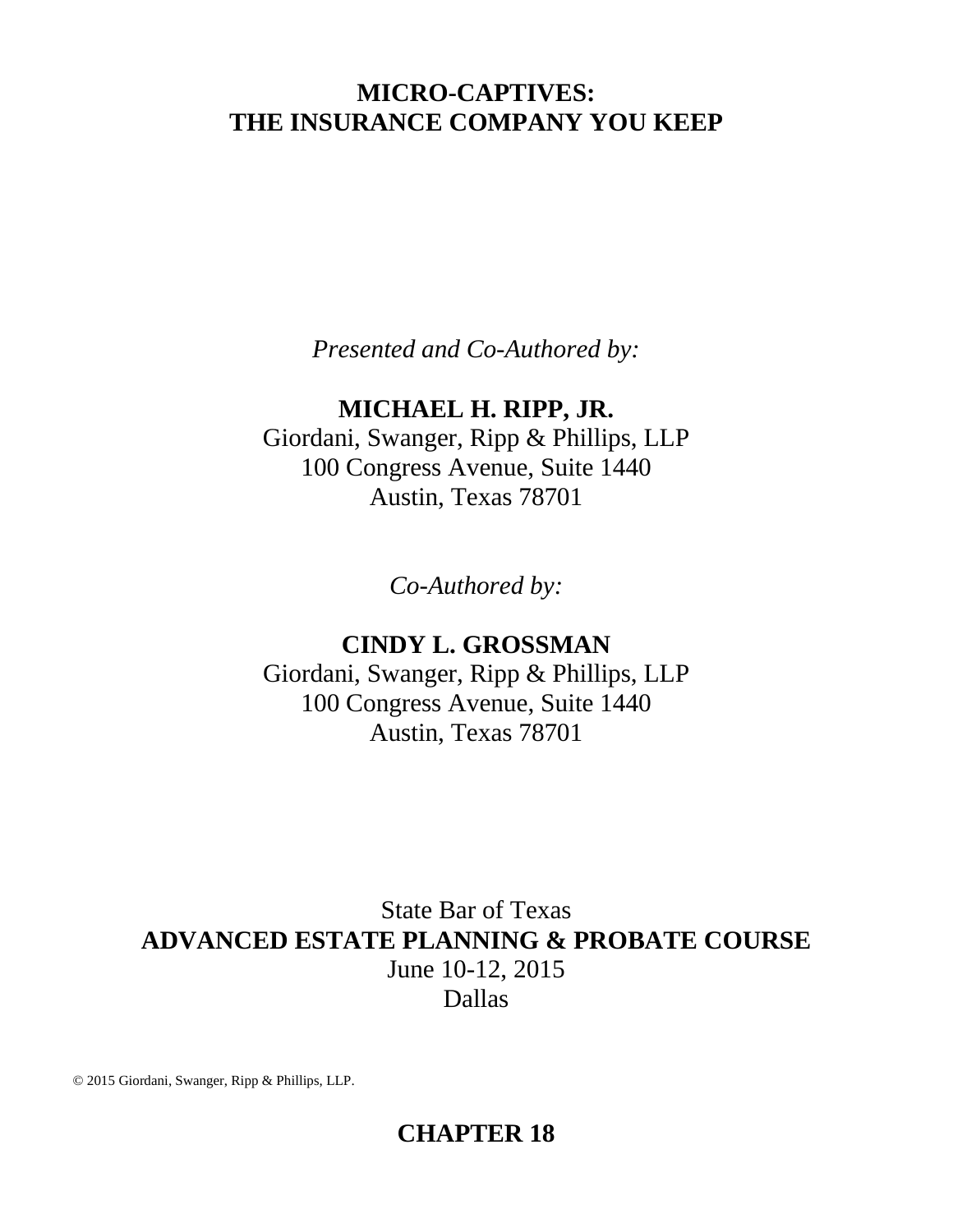# **MICHAEL H. RIPP, JR.** Giordani, Swanger, Ripp & Phillips, LLP 100 Congress Avenue, Suite 1440 Austin, Texas 78701 (512) 767-7100 www.gsrp.com

**Michael H. Ripp, Jr.** is a partner in the Austin, Texas law firm of Giordani, Swanger, Ripp & Phillips, LLP ("GSRP"). Mr. Ripp represents high net worth individuals and family offices in the design, implementation, and administration of domestic and international trust, investment, and life insurance structures, including the tax planning and compliance aspects of such structures. He advises non-U.S. individuals regarding the tax and legal issues involved in preimmigration planning, temporary residency, and planning for gifts to their U.S.-resident families, both during lifetime and at death. A significant portion of his practice involves advice regarding mechanisms for deploying leverage in the acquisition or monetization of assets, including real estate. Mr. Ripp's practice also includes counseling fiduciaries with respect to the administration of trusts and estates, and he is Board Certified in Estate Planning and Probate by the Texas Board of Legal Specialization.

# **EDUCATION**

**Washington University School of Law** (J.D., 1997) **Texas A&M University** (B.B.A., Business Analysis, 1994)

# **PROFESSIONAL AFFILIATIONS & HONORS**

Board Certified, Estate Planning and Probate Law (Texas Board of Legal Specialization) American Bar Association

- Real Property, Probate and Trust Law Section
- Taxation Section
- State Bar of Texas
	- Real Estate, Probate and Trust Law Section
	- Business Law Section
	- Taxation Section
- Austin Bar Association
	- Estate Planning and Probate Law Section
		- Director (2001 through 2005)
		- Treasurer (2004 through 2005)
	- Business, Corporation and Taxation Section
- Texas Bar Foundation, Fellow
- Society of Trust and Estate Practitioners (STEP), Member
- Listed in The Best Lawyers in America© for Trusts and Estates, as selected by Woodward White, Inc.
	- (2008 through Present)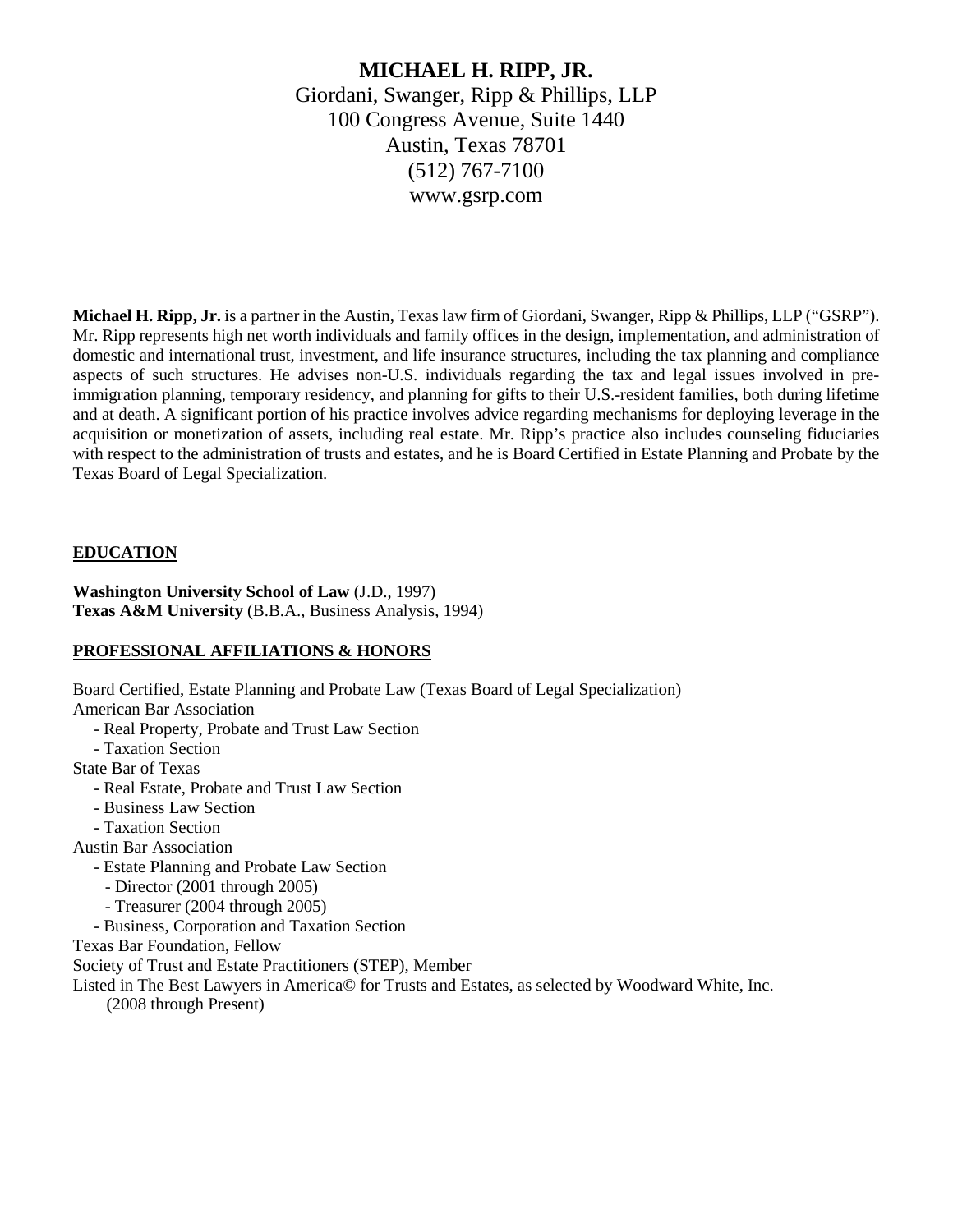# **CINDY L. GROSSMAN** Giordani, Swanger, Ripp & Phillips, LLP 100 Congress Avenue, Suite 1440 Austin, Texas 78701 (512) 767-7100 www.gsrp.com

**Cindy L. Grossman** is a partner in the Austin, Texas law firm of Giordani, Swanger, Ripp & Phillips, LLP ("GSRP"). Ms. Grossman's practice encompasses a wide variety of corporate and partnership transactions with international, federal, and state tax implications, including stock and asset acquisitions, partnership freeze transactions, planning, structuring, and implementation of mergers, real estate transactions, and other recurring and non-recurring business transactions. Ms. Grossman has a breadth of experience in corporate and partnership formation and operation, entity conversion and reorganization, business planning, business succession planning, and asset protection planning. She represents business clients at all stages of their ventures, from establishing start-ups and negotiating and structuring angel and later round debt and equity financing, to growth planning and implementation, to devising and implementing appropriate exit strategies, including equity and asset sale transactions. Ms. Grossman also assists clients with proper planning and structuring of cross-border transactions, as well as with strategic offshore placement of business assets for asset protection and tax planning purposes. Ms. Grossman utilizes her expertise in tax-efficient entity planning to assist individual clients in the establishment or maintenance of complex estate planning structures involving partnerships, limited liability companies, and other entity types. In addition to her experience with entities, Ms. Grossman has represented clients in federal and state tax controversies.

# **EDUCATION**

**University of Texas School of Law** (J.D., 2004) **University of Tennessee at Knoxville** (M.A., Philosophy, Concentration in Medical Ethics, 2002) **Emory University at Atlanta** (B.S., Biology, B.A., Religious Studies, 2000)

# **PROFESSIONAL AFFILIATIONS & HONORS**

United States Tax Court American Bar Association - Taxation Section - Business Law Section State Bar of Texas - Tax Section - Business Law Section Austin Bar Association - Corporate and Tax Section - Estate Planning Section - Board of Directors (2009 through 2011) - International Section Austin Young Lawyers Association - Board of Directors (2007 through 2009) - Director-at-Large (2009 through 2010) Austin Tax Study Group - Treasurer (2012 through Present) Texas Bar Foundation Fellow Texas Rising Star (2009 through Present) (selected by Thomson Reuters)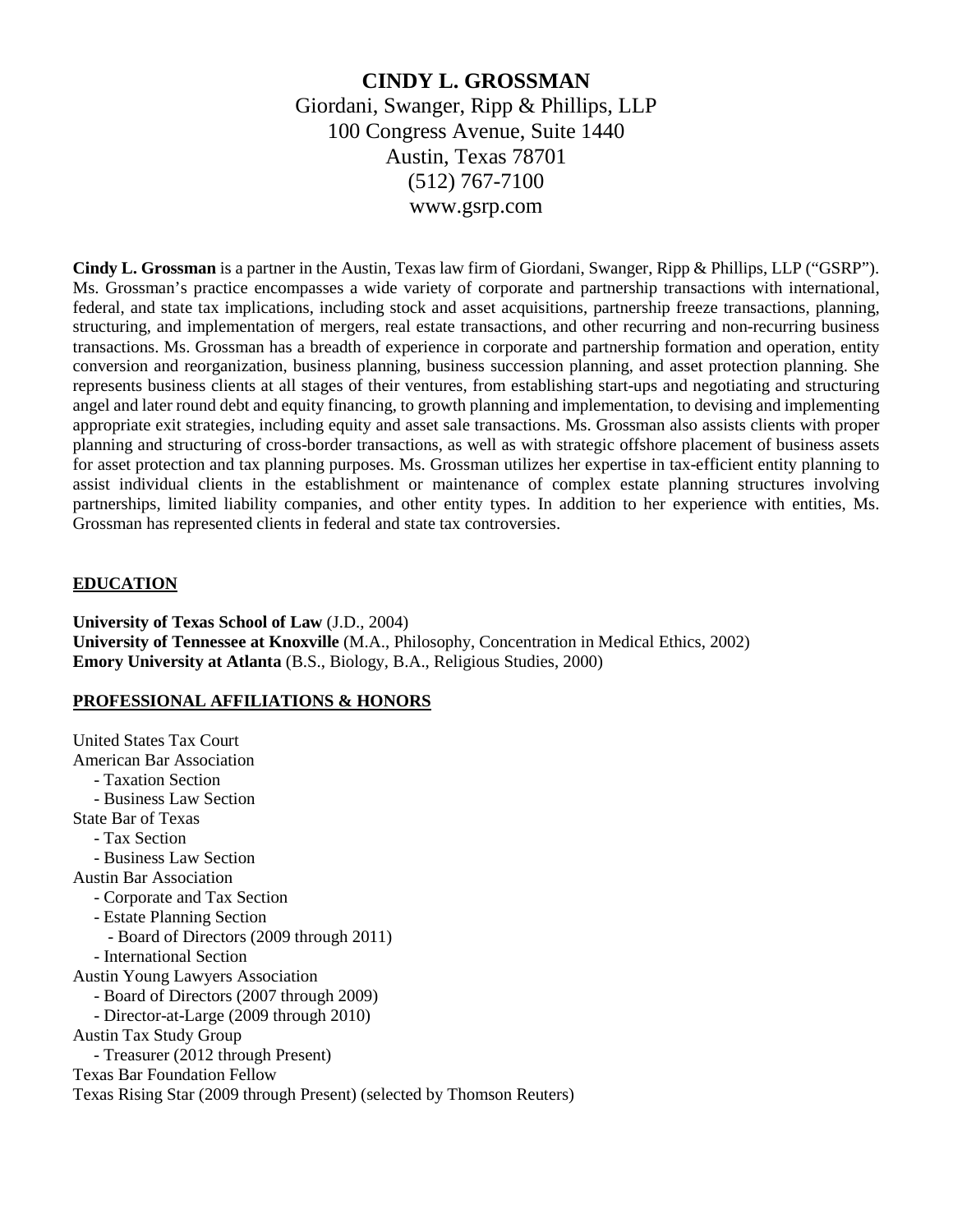# **TABLE OF CONTENTS**

| $\mathbf{I}$ . |                                                                        |  |  |
|----------------|------------------------------------------------------------------------|--|--|
| II.            |                                                                        |  |  |
|                | Α.                                                                     |  |  |
|                | $\mathbf{B}$ .                                                         |  |  |
|                | $C_{\cdot}$                                                            |  |  |
| Ш.             | TECHNICAL REQUIREMENTS OF THE CAPTIVE INSURANCE COMPANY ARRANGEMENT  3 |  |  |
|                | Α.                                                                     |  |  |
|                | <b>B.</b>                                                              |  |  |
|                | C.                                                                     |  |  |
| IV.            |                                                                        |  |  |
|                | A.                                                                     |  |  |
|                | <b>B.</b>                                                              |  |  |
| V.             |                                                                        |  |  |
| VI.            |                                                                        |  |  |
| VII.           |                                                                        |  |  |
|                | A.                                                                     |  |  |
|                | <b>B.</b>                                                              |  |  |
|                | $\mathcal{C}$ .                                                        |  |  |
|                | D.                                                                     |  |  |
|                | E.                                                                     |  |  |
|                | F.                                                                     |  |  |
|                | G.                                                                     |  |  |
| VIII.          |                                                                        |  |  |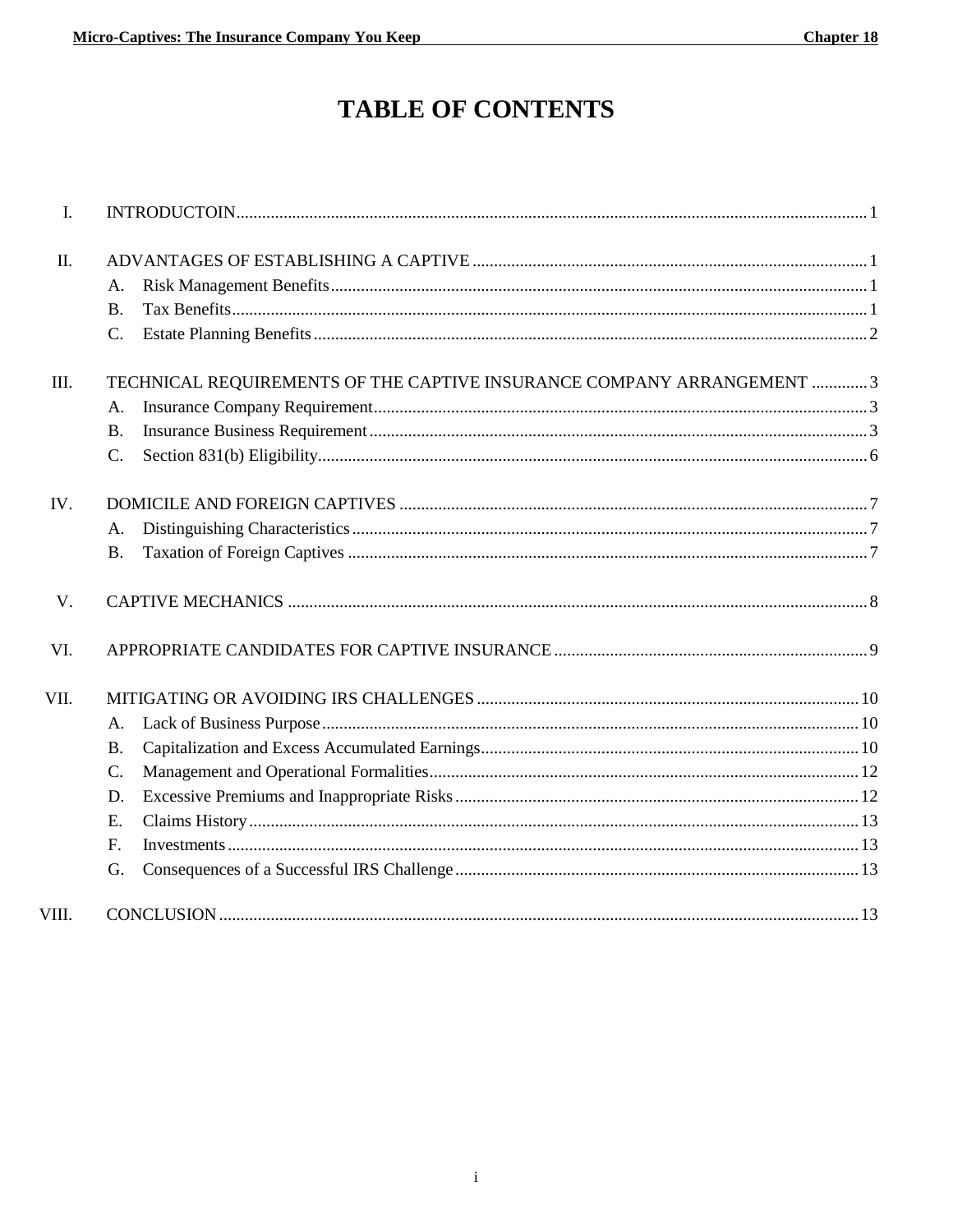# **MICRO-CAPTIVES: THE INSURANCE COMPANY YOU KEEP**

# **I. INTRODUCTION**

A captive insurance company is a corporation formed by an operating business or its affiliates (including its owners) for the purpose of providing property and casualty insurance to the operating business. Captives have become increasingly popular as a complementary addition to the overall risk management plan of a business. However, the income and estate tax benefits of captives—particularly of captives that have made an election under Section 831(b) of the Internal Revenue Code (the "Code") to be taxed only on their investment income (so-called "micro-captives")—have been aggressively promoted over their risk management function, causing the Internal Revenue Service to identify micro-captives as potential vehicles for abuse.

The IRS has closely scrutinized captive structures for decades and, in 2015, added micro-captives to the so-called "Dirty Dozen" list of abusive tax structures. [1](#page-4-0) In the announcement, the IRS categorized microcaptives as "abusive tax shelters," stating that certain aggressive promoters are selling captive structures to clients, emphasizing the tax benefits of the structure while failing to properly form the insurance company and implement the insurance program that was intended, all while collecting large annual captive management fees from the client[.2](#page-4-1) These promoted captive arrangements often involve artificially high premiums, policies written on risks that are not appropriate to the insured business, undercapitalization of the captive by the use of loan-back schemes between the captive and the insured, and inadequate documentation of the captive's insurance program and corporate structure. Captive insurance arrangements are clearly permitted under the Code, but due to the heightened scrutiny they now face from the IRS, it is paramount that those who are considering forming a captive have a valid business purpose for implementing the structure and that the company is organized and operated as a bona fide insurance company. Captives that are "sold" primarily for their tax benefits are unlikely to pass the business purpose requirement and may fail for other reasons discussed below.

This paper will examine the features of the Section 831(b) "micro-captive," including its use as a risk management tool, as well as significant income tax and estate planning benefits if the captive is otherwise

 $\overline{a}$ 

validly established and managed. It will also discuss areas in which the IRS has historically challenged captives, and how a captive should be structured to avoid or mitigate the consequences of such a challenge.

# **II. ADVANTAGES OF ESTABLISHING A CAPTIVE**

# **A. Risk Management Benefits**

Captive insurance companies should supplement a company's risk management program by aligning the risk-reduction incentives of the insured enterprise with those of the captive. By reducing overall losses at the insured business, the common owner of the captive and the business can enjoy capital accumulation inside the captive, and eventually lower insurance costs for the business.

Captives can also improve a company's cash flow by lowering the cost of insurance by providing a mechanism for obtaining coverage that is difficult to find or prohibitively expensive and providing flexibility for the timing of premium payments. Policies written by a captive may be more economically priced than commercial policies because the premiums do not contain mark-ups for typical commercial insurer expenses such as marketing and agent commission. Additionally, a captive provides a mechanism for accessing reinsurance markets, which may provide cheaper coverage than direct insurers.

The business can also gain more control over its insurance policy features through the use of a captive. The insured can tailor policies that fit its specific needs. It is also more closely involved in the claims process, which may result in improved claims processing times and service.

# **B. Tax Benefits**

Establishing a captive insurance company under Section 831(b) of the Code can yield significant tax benefits for the owner of the captive and for the insured business in addition to supplementing the insured's risk management activities. Captives are property and casualty insurance companies that operate under Section 831 of the Code. The Internal Revenue Code provides for two types of captive insurance companies: captives that do not make an election under Section 831(b) of the Code (referred to herein as an "831(b) election"), and those that do (i.e., "micro-captives"). Unless it has made an 831(b) election, a captive is taxed on underwriting and investment income, although it does receive a deduction equal to the actuarially determined reserve requirement that it must meet.<sup>[3](#page-4-2)</sup> As long as the

<span id="page-4-0"></span><sup>&</sup>lt;sup>1</sup> IR-2015-19, February 3, 2015.

<span id="page-4-2"></span><span id="page-4-1"></span><sup>2</sup> *Id*.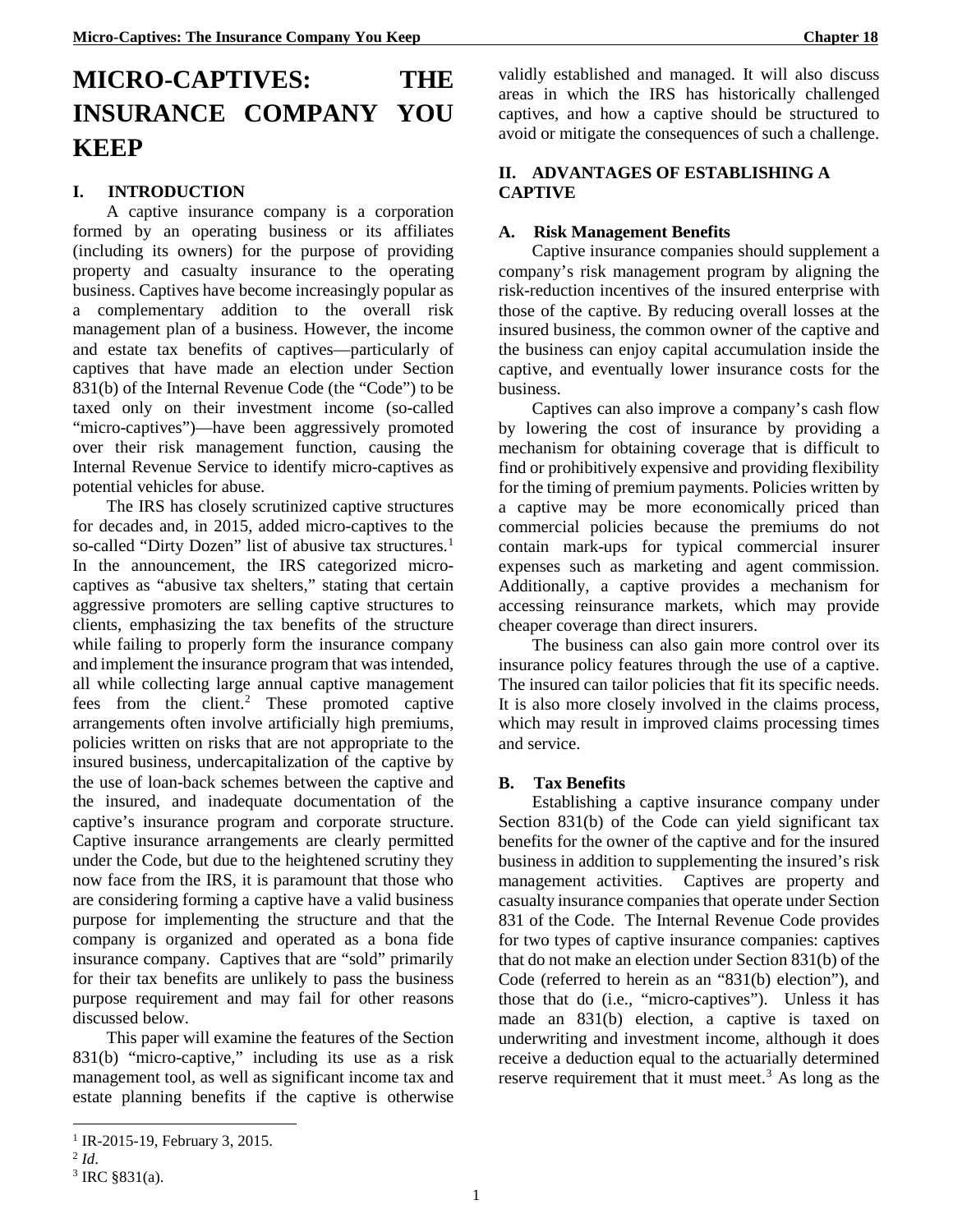arrangement qualifies as insurance, premiums paid to a captive are deductible by the insured.[4](#page-5-0)

An insurance company may make an 831(b) election if its annual premium income does not exceed \$1.2 million.<sup>[5](#page-5-1)</sup> A captive that has made the  $831(b)$ election pays tax only on its investment income. Thus, premium income is excluded from its taxable income. [6](#page-5-2) When an insured makes a premium payment to a microcaptive, the insured may deduct the premium payment under Section 162 of the Code (provided the arrangement qualifies as insurance), but the captive does not have a corresponding income recognition event when it receives the premium payment.<sup>[7](#page-5-3)</sup> As an offset to this benefit, micro-captives may not use net operating losses to offset taxable income.<sup>[8](#page-5-4)</sup>

A micro-captive pays tax at regular C corporation rates on its investment income. [9](#page-5-5) Dividends issued by the captive are taxed at qualified dividend rates, provided that the captive is a domestic corporation, or, if it is a foreign corporation, provided that the captive has either filed an election under Section 953(d) of the Code to be taxed under Subchapter L of the Code as a domestic insurance company or is a "qualified foreign corporation."[10](#page-5-6) Similarly, if the shares of the captive are redeemed by the captive, the shareholder will be taxed at capital gain rates unless the captive is a foreign corporation that does not have a Section 953(d) election in place at the time of the redemption or is not a qualified foreign corporation, in which case Section 1248 of the Code will cause an amount equal to the retained earnings and profits of the corporation to be taxed at ordinary income rates. [11](#page-5-2)

To illustrate, if an insured makes a premium payment of \$1 million to the captive, the insured may deduct the full amount of the premium payment if it is otherwise an ordinary and necessary trade or business expense[.12](#page-5-3) The \$1 million in premium paid to the captive is not taxable income to the captive pursuant to Section 831(b) of the Code. When these dollars are later distributed to the shareholder in the form of a dividend or a payment in redemption of shares, the shareholder pays tax on this income at capital gains rates (assuming the captive is taxed as a domestic corporation or is a qualified foreign corporation). The use of the captive insurance structure has achieved tax deferral as well as

**.** 

conversion of ordinary income into capital gain income. However, because investment income is taxed at ordinary corporate rates within the captive, this income will be taxed again at dividend rates or capital gain rates, as applicable, and is therefore double-taxed when it is distributed to the shareholders via a dividend payment or payment in redemption of the shares of the captive.

#### **C. Estate Planning Benefits**

To the extent that the captive does not have significant loss experience resulting from its share of claims by its direct insureds (the affiliated businesses) or from the captive's proportionate share of claims made against its risk pool, there is a significant opportunity and likelihood for the captive's assets to grow substantially over time, particularly since only the captive's investment income is subject to income taxes. Given that the initial capitalization is relatively small, it is not uncommon for the owners of the affiliated business to further leverage the benefits of the captive by causing the captive to be owned by a trust for the benefit of the business owner's family.

More specifically, the business owner will settle a trust for his descendants and give cash at least equal to the captive's required capitalization. The trustee then forms the captive insurance company and engages a captive manager to implement the negotiation and issuance of the insurance policies to the business owner's business(es). As the assets of the captive grow to exceed its reserves necessary for satisfying claims, the company can pay dividends to the trustee to facilitate distributions to beneficiaries or the trust's other cash flow requirements.

One variant on that structure involves the establishment of a limited liability company that is coowned by the gifting trust and the business owner, where the limited liability company then forms and operates the captive. This structure provides a mechanism for the captive's dividends to inure and be payable proportionately to the limited liability company's members.

Notwithstanding the frequency with which captive planners propose this estate planning ownership structure for the captive, it is not without risk—a risk that some would argue is significant.<sup>13</sup> The concern is

<span id="page-5-0"></span><sup>4</sup> IRC §162.

<span id="page-5-1"></span> $5$  IRC  $$831(b)$ .

<span id="page-5-2"></span> $6$  IRC  $$831(b)$ .

<span id="page-5-3"></span><sup>7</sup> IRC §162; IRC §832(b).

<span id="page-5-4"></span> $8$  IRC  $$831(b)(3)$ .

<span id="page-5-5"></span> $9$  IRC  $$831(b)$ .

<span id="page-5-6"></span><sup>&</sup>lt;sup>10</sup> IRC  $$1(h)(3)(B)$ . A qualified foreign corporation is a foreign corporation that (1) is formed in a U.S. possession, or (2) is eligible for the benefits of a comprehensive income tax treaty with the United States that the Treasury Department determines is satisfactory for this purpose and that includes

an exchange of information program. For a current list of those treaties, see IRS Publication 17 (2014).

<sup>11</sup> IRC §1248.

<sup>12</sup> IRC §162.

<sup>13</sup> Beckett Cantley, *Steering into the Storm: Amplification of Captive Insurance Company Compliance Issues in the Offshore Tax Crackdown*, Houston Business and Tax Law Journal, Vol. XII, 2012.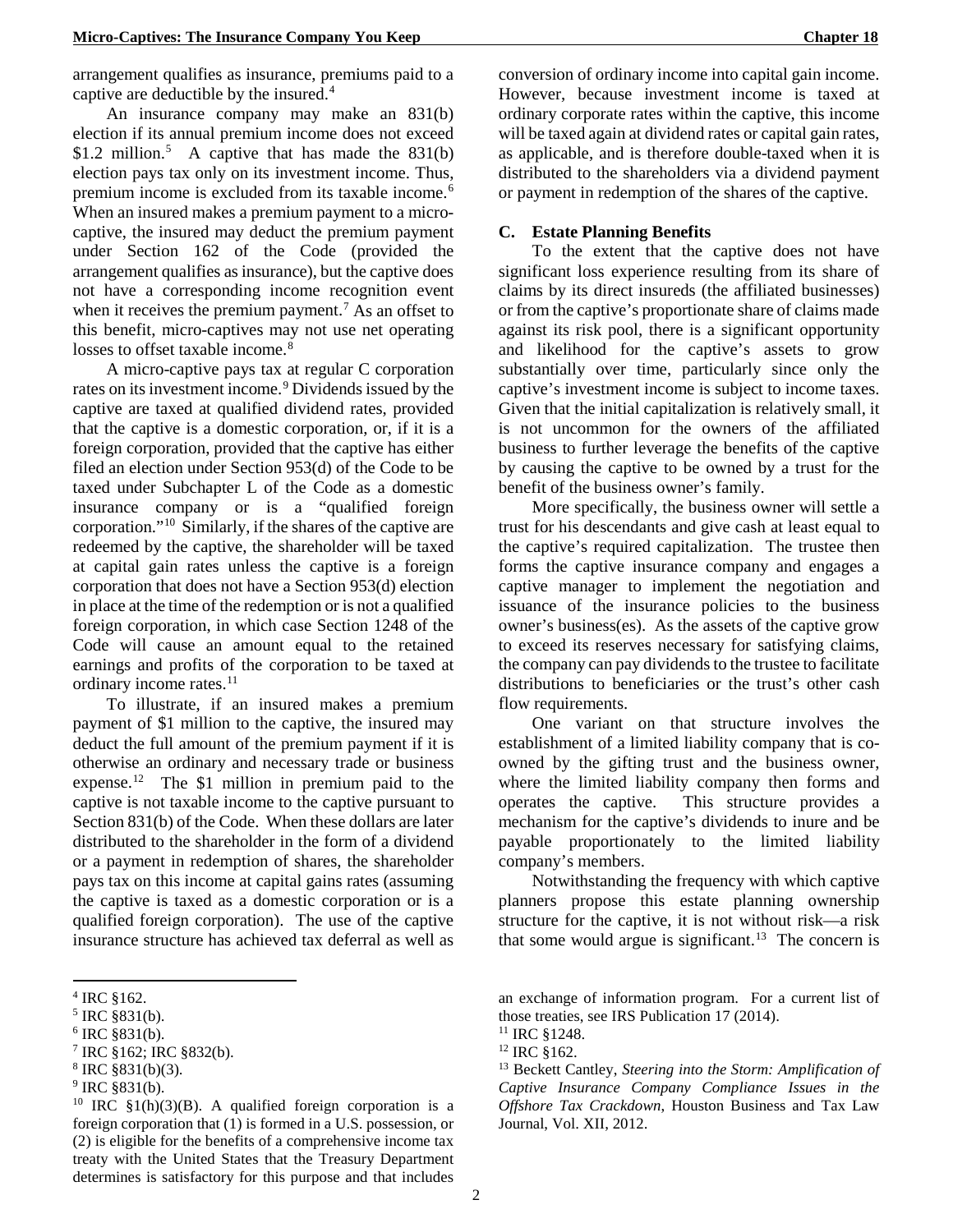that the gifting trust's ownership of the captive implies that the owner of the insured business was actually using the captive insurance arrangements as a mechanism for shifting wealth (and the business's profits) to the next generation free of income and transfer taxes (other than the use of lifetime gift tax exclusion required to fund the required capital). The IRS then uses that estate planning purpose to lend suspicion to the scope of the insurance coverages and the pricing of the premiums and call into question the captive's motivation to pay the insured's claims or, alternatively, the business owner's motivation to file those claims and thereby deplete the assets of the trust.[14](#page-6-0)

#### **III. TECHNICAL REQUIREMENTS OF THE CAPTIVE INSURANCE COMPANY ARRANGEMENT**

To be a valid captive insurance arrangement under Section 831(b), an insurance company must meet the following three criteria: (1) the captive must be an insurance company; (2) the arrangement between the insured and the captive must be considered "insurance"; and (3) the captive must be eligible to make an 831(b) election.

#### **A. Insurance Company Requirement**

To be an insurance company, the captive must first obtain all necessary insurance licenses and certifications that are required by the jurisdiction in which it is formed. However, qualification as an insurance company for federal income tax purposes is not met through compliance with state insurance regulatory laws alone. Although the organization and charter of the company and its operations (such as issuing policies with reasonable premiums negotiated at arms-length) are important factors, ultimately it is the nature of the business actually engaged in by the company in the taxable year that determines whether the company is an insurance company.<sup>[15](#page-6-1)</sup> An insurance company is one whose primary and predominant business activity is issuing insurance or annuity contracts or the reinsuring

 $\overline{a}$ 

<span id="page-6-2"></span><sup>16</sup> *Id*.

of risks underwritten by insurance companies.[16](#page-6-2) Some captive marketers heavily promote the ability to use the captive as a great investment vehicle for the deductible premium payments made to the captive, and most captives will invest their reserves in various securities and other investments in order to make those reserves productive. However, if a captive's investment activities and income exceed its insurance activity and income, the captive may not qualify as an insurance company for federal tax purposes. Under Section 831(c) of the Code, an insurance company ceases to be an insurance company when less than half of its business derives from the issuing of insurance or annuity contracts or reinsuring risks underwritten by insurance companies.[17](#page-6-3) This threshold is important throughout the life of the captive, including during its start-up and winding down phases. Although there is some indirect indication that the IRS will continue to confer insurance company status during a captive's startup or wind down phase, the general rule is that once an insurance company has disposed of or discontinued its insurance operations, it may no longer qualify as an insurance company.[18](#page-6-0)

If the captive fails to qualify as an insurance company, the insured would not be entitled to a deduction for premium payments made and the captive may be required to report the payments received as income. If the captive is organized in a foreign jurisdiction, it may lose any Section 953(d) election it had in place and may be subject to the Subpart F or PFIC tax regimes, discussed in further detail below.

#### **B. Insurance Business Requirement**

To be engaged in the business of insurance, the captive must enter into insurance arrangements between the captive and the insured that are "insurance" for purposes of federal tax law. The Code does not define the term "insurance," but it has been defined through a series of cases examining what qualifies as insurance for federal tax purposes. This body of case law defies

<sup>18</sup> TAM 200520035, TAM 200807018, and Technical Advice PTMA 2008-01343 all state that, in some cases, an insurance company in the startup phase will qualify as such, even though premiums may represent less than half the receipts of the company, *provided that the company's capital and efforts are devoted to the insurance business*. Rev. Rul. 56-106 concluded that a life insurance company that had ceased its insurance operations by disposing of its life insurance business is taxable as a regular corporation, even if the company remains in existence for purposes of winding up and liquidating. Similarly, in Rev. Rul. 69-405, the Service held that a life insurance company ceased to qualify as a life insurance company after disposing of its life insurance business, even though it retained other assets and remained in existence for the remainder of the year.

<span id="page-6-0"></span> $^{14}$  *Id.* 

<span id="page-6-1"></span><sup>15</sup> Treas. Reg. §1.801-3(a).

<span id="page-6-3"></span><sup>17</sup> IRC §831(c), referencing IRC §816(a).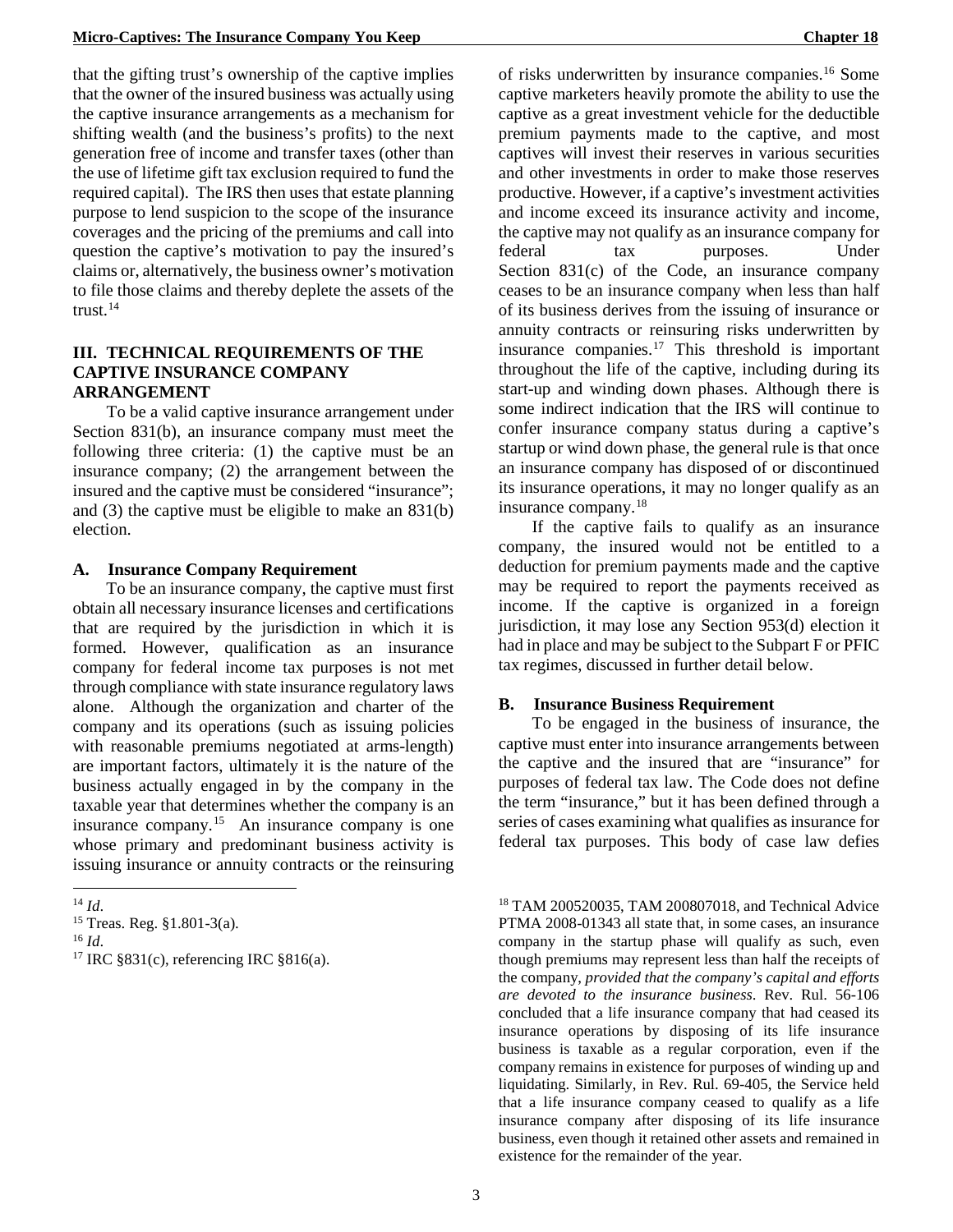insurance as an arrangement that meets the following criteria:

- the arrangement involves "insurance risk";
- the arrangement is "insurance" in the commonly accepted sense; and
- the arrangement involves both risk-shifting and risk-distribution.<sup>[19](#page-7-0)</sup>

Insurance risk exists when the insured party faces possible loss, and the insurer, in exchange for a premium, agrees to perform some act for the benefit of the insured when the loss materializes.<sup>20</sup> Arrangements involving "after-loss" insurance or residual value insurance are not considered insurance risks because they protect against an investment or timing risk and not against a hazard. $21$  Protection against regular business risks, such as residual losses or lost profits, is not insurance, nor are contracts that pre-fund anticipated future obligations. [22](#page-7-3)

An arrangement is insurance in the commonly accepted sense if (1) the insurer is organized and operated as an insurance company, (2) the insurance company is regulated as an insurance company by the jurisdictional insurance regulatory body, (3) the premiums paid were negotiated at arms-length, and (4) the arrangement is valid and binding.<sup>23</sup> Additionally, the arrangement should contemplate a specified insurable hazard or risk between one party willing to agree to sustain economic loss resulting from the occurrence of the risk specified in exchange for the payment of premiums and another party that has an insurable interest in the insurable risk. [24](#page-7-4)

Finally, an arrangement will not be a valid insurance arrangement unless both risk shifting and risk distribution are present. Risk shifting occurs when risk is transferred from the policy holder to the insurer, and

 $\overline{a}$ 

<span id="page-7-2"></span><sup>21</sup> Rev. Rul. 89-96; TAM 200149021.

<span id="page-7-9"></span><span id="page-7-8"></span><span id="page-7-7"></span><span id="page-7-6"></span><span id="page-7-5"></span><span id="page-7-4"></span><sup>23</sup> *Harper*, at 57. In 2011, the IRS issued Technical Advice Memorandum 201149021, which muddled the concept of "insurance in the commonly accepted sense" with the requirement that the arrangement involve insurance risk. Despite significant evidence that the insurance company at issue met all of the requirements set forth in *Harper* for the arrangement to constitute insurance, the IRS concluded that it was not insurance in the commonly accepted sense because there was no casualty event and damage or impairment in some form. The contracts in this case insured residual value risks and the IRS stated that "while there are insurance policies that may be influenced by a decline in asset value, the

risk distribution occurs when risk is dispersed by the insurer among a larger pool of policy holders. In creating risk distribution, the insurer reduces the risk that a single claim will exceed the amount of total premiums actually received by the policy holders. Pooling of risks reduces the possibility that the insured may suffer as a result of its own losses covered by the related captive. Thus, the larger the pool of premium received by the captive relative to the premium received from the related insured, and the larger the group of risks insured by the insurer, the greater the amount of risk distribution achieved by the insurer.

Until 2001, the IRS took the position that risk shifting and distribution could not exist in an arrangement in which the insured and insurer are related parties.[25](#page-7-5) This position is referred to as the "economic family doctrine." This doctrine slowly eroded as courts began adopting a competing test for risk shifting and risk distribution known as the "balance sheet test," which states that insurance premiums paid to a captive by its related insured are deductible by the insured only if there will be a net change in the balance sheet of the insured upon the payment of a claim.<sup>26</sup> *Humana v. Commissioner*, decided by the Sixth Circuit in 1989, formally rejected the economic family doctrine in favor of the balance sheet test, thus clarifying the circumstances that generate risk shifting and risk distribution. [27](#page-7-7) Citing *Moline Properties*, the *Humana* court stated that the separate corporate existence of brother-sister corporations must be respected, meaning that their status as separate taxpayers should also be respected.[28](#page-7-8) However, *Humana* did not go so far as to permit deduction of premiums paid by a parent to its subsidiary captive, citing the lack of change to the parent company's balance sheet upon payment of a  $claim.<sup>29</sup>$  $claim.<sup>29</sup>$  $claim.<sup>29</sup>$ 

In 1991, the IRS lost another attempt to revive the economic family doctrine in *Harper Group v. Commissioner*. In *Harper*, the court found that risk

 $^{29}$  *Id.* 

<span id="page-7-0"></span><sup>19</sup> *Harper Group and Subsidiaries v. Comm'r*, 96 T.C. 45  $(1991), 58.$ <sup>20</sup> *Id.* 

<span id="page-7-1"></span>

<span id="page-7-3"></span><sup>22</sup> FSA 200209017; *SEC v. United Benefit Life Ins. Co.*, 387. U.S. 202, 211 (1967); Rev. Rul. 2007-47.

insurance company's obligation under these policies still rests on a casualty event and the casualty must cause the decline in value." This confusion may make it difficult for insurers with a new or unique insurance product to know whether they meet the "insurance in the commonly accepted sense" prong of the *Harper* test.

<sup>&</sup>lt;sup>24</sup> Allied Fidelity Corp v. Comm'r, 572 F.2d 1190, 1193 (7<sup>th</sup> Cir. 1978).

 $25$  Rev. Rul. 77-316.

<sup>&</sup>lt;sup>26</sup> Carnation Company v. Commissioner, 640 F. 2d 1010 (9<sup>th</sup> Cir. 1981); *Clougherty Packing Co. v. Commissioner*, 84 T.C. 948 (1985).

<sup>&</sup>lt;sup>27</sup> *Humana v. Commissioner*, 640 F.2d 247 (6<sup>th</sup> Cir. 1989).<br><sup>28</sup> *Id.*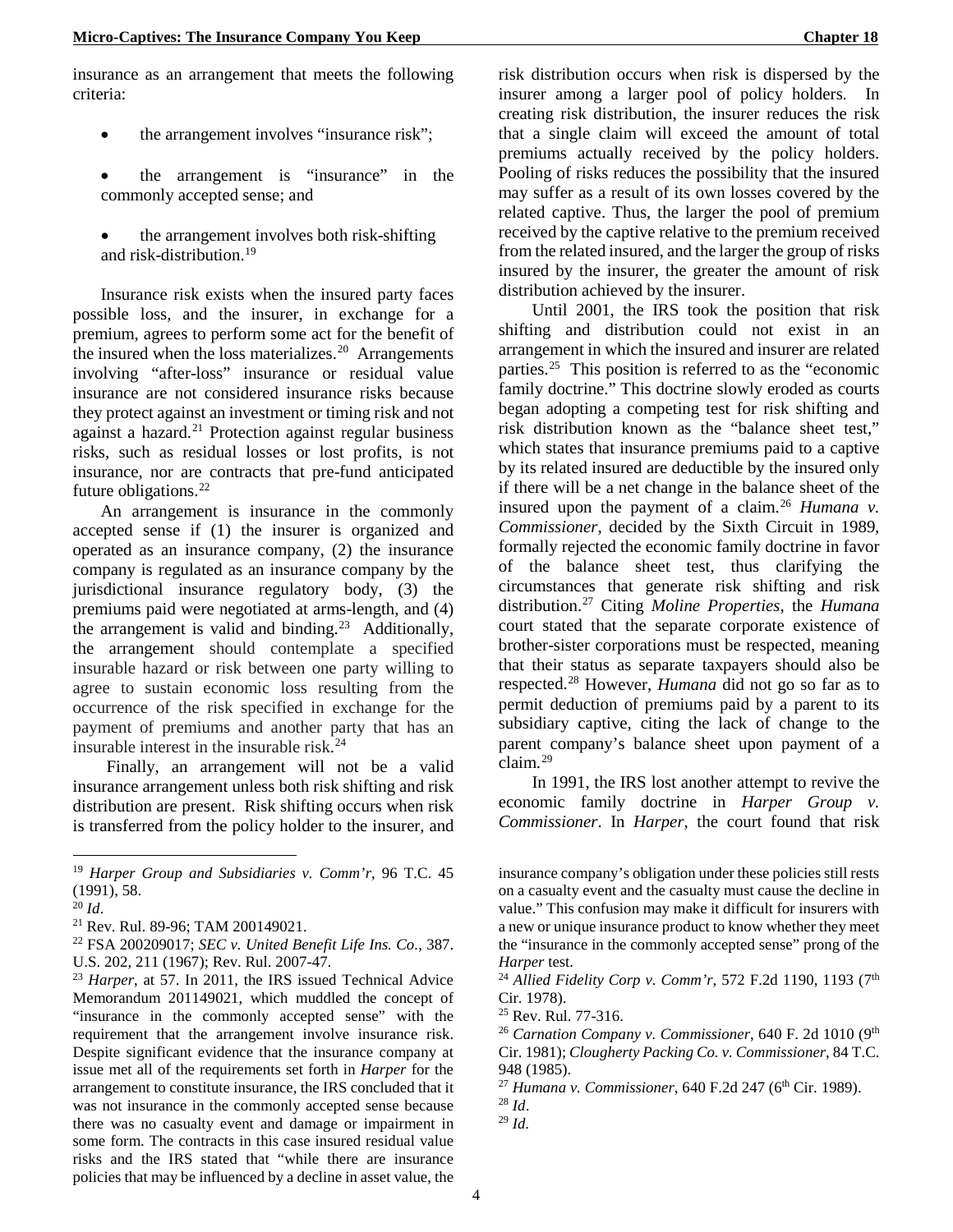shifting occurred as between the insured parent and its captive subsidiary. The captive insurance company owned by Harper Group was a functioning insurance company.[30](#page-8-0) The Harper court found risk distribution in the arrangement, citing the fact that in addition to insuring its parent company, approximately 30 percent of the captive's business came from unrelated policy holders. [31](#page-8-1) Thus, Harper Group's captive distributed the risk it assumed in insuring Harper Group by also insuring a group of unrelated entities whose insured risks were not related to Harper's. The IRS finally conceded the economic family doctrine in Rev. Rul. 2001-31, stating therein that it would no longer advance the economic family doctrine as a device to disallow deductions of premiums paid to a captive insurance company by a parent or brother-sister insured.<sup>[32](#page-8-2)</sup>

Beginning in 2002, the IRS issued a series Revenue Rulings that provided certain safe harbors for establishing risk shifting and risk distribution in related party insurance arrangements. Since their issuance, these Revenue Rulings have served as guideposts to establish captives that meet the IRS's thresholds for risk shifting and risk distribution. The first of these rulings, Revenue Ruling 2002-89, provides that a captive that is wholly-owned by the insured operating parent can establish risk distribution by receiving at least 50 percent of its premiums from unrelated policy holders. One can infer that this safe harbor would also apply to situations in which the captive and the insured are related by common ownership. This safe harbor is helpful in an arrangement in which the captive may have just one or a small number of related policy holders.

For captives with multiple related policy holders, Revenue Ruling 2002-90 establishes a safe harbor for risk shifting and risk distribution where at least twelve operating entities purchase insurance from the captive, provided that each related policy holder has no less than 5 percent and no more than 15 percent of the total risk insured by the captive. Revenue Ruling 2002-90 framed this safe harbor in the context of twelve subsidiaries of one parent company, but it establishes the safe harbor for any arrangement of related or unrelated policy holders. Revenue Ruling 2005-40 clarified that the 12 subsidiary test will be met provided that none of the twelve policy holders is a disregarded entity.<sup>[33](#page-8-3)</sup>

**.** 

A captive that is established for the purpose of insuring its parent or a brother-sister entity cannot achieve adequate risk distribution through the singleparty insurance arrangement for which it was created. Its collection of premium from a single insured will leave it overly exposed to the claims of that insured. Thus, a captive may need to seek other arrangements that create adequate risk distribution, such as reinsuring its risks with a third party reinsurer.

Risk distribution can also be achieved through use of a reinsurance pool, or "risk pool." Risk pools exchange insurance business among a group of captives, spreading risk and creating a pool of unrelated business that the captive may insure in order to meet the Revenue Ruling 2002-89 and 2002-90 safe harbors. In addition to reinsuring a portion of its own risks through the reinsurance pool, the captive also agrees to insure a proportionate amount of risks of other participants in the pool. This is accomplished by the captive and the risk pool entering into a retrocession agreement that provides for payment to the captive of retrocession premiums that exceed 50 percent of the captive's direct premiums from its insureds. The existence of the third party risk reduces the parent's risk because it is distributed with the third party risk. The more third party risk a captive takes on, the more diluted, or distributed, the parent's risk becomes.

Risk shifting and risk distribution may also be created as a result of diverse ownership of the captive itself. [34](#page-8-2) Revenue Ruling 2002-91 establishes that a captive with multiple unrelated owners meets the requirements of risk shifting and risk distribution provided that no owner owns more than 15 percent of the captive and no owner's individual risk insured by the captive exceeds 15 percent of the total risk insured by the captive.<sup>[35](#page-8-4)</sup>

In creating risk distribution arrangements, the captive must be aware of circumstances that may fail to create risk distribution despite the pooling of risks. Such a situation may arise if the pooled risks are subject to interrelated risks. In a 2011 Technical Advice Memorandum, the IRS found that risk distribution did not exist where the assets reinsured through a risk pool were subject to the same market forces. [36](#page-8-5) In TAM 200149021, the captive was obligated under its policy with the insured to pay to the insured the excess of the

<span id="page-8-0"></span><sup>30</sup> *Harper Group & Subsidiaries v. Commissioner*, 96 T.C. 45 (1991).

<span id="page-8-1"></span><sup>31</sup> *Id*. at 59.

<span id="page-8-2"></span><sup>32</sup> Rev. Rul. 2001-31.

<span id="page-8-5"></span><span id="page-8-4"></span><span id="page-8-3"></span><sup>33</sup> Two recent cases, *Securitas Holdings Inc. v. Commissioner*, T.C. Memo 2014-255, and *Rent-A-Center Inc. v. Commissioner*, 142 T.C. No. 1 (2014), have directly contradicted the holding in Rev. Rul. 2005-40 that risk distribution is measured based on the number of insureds rather than the number of statistically independent risks. Both

cases held that risk distribution is established by the existence of a sufficient number of statistically independent risks, regardless of who is the owner of such risks. 34 Rev. Rul. 2002-91; see also Rev. Rul. 78-338 (group

captive owned by more than 30 members).

<sup>&</sup>lt;sup>35</sup> *Id.* 201149021.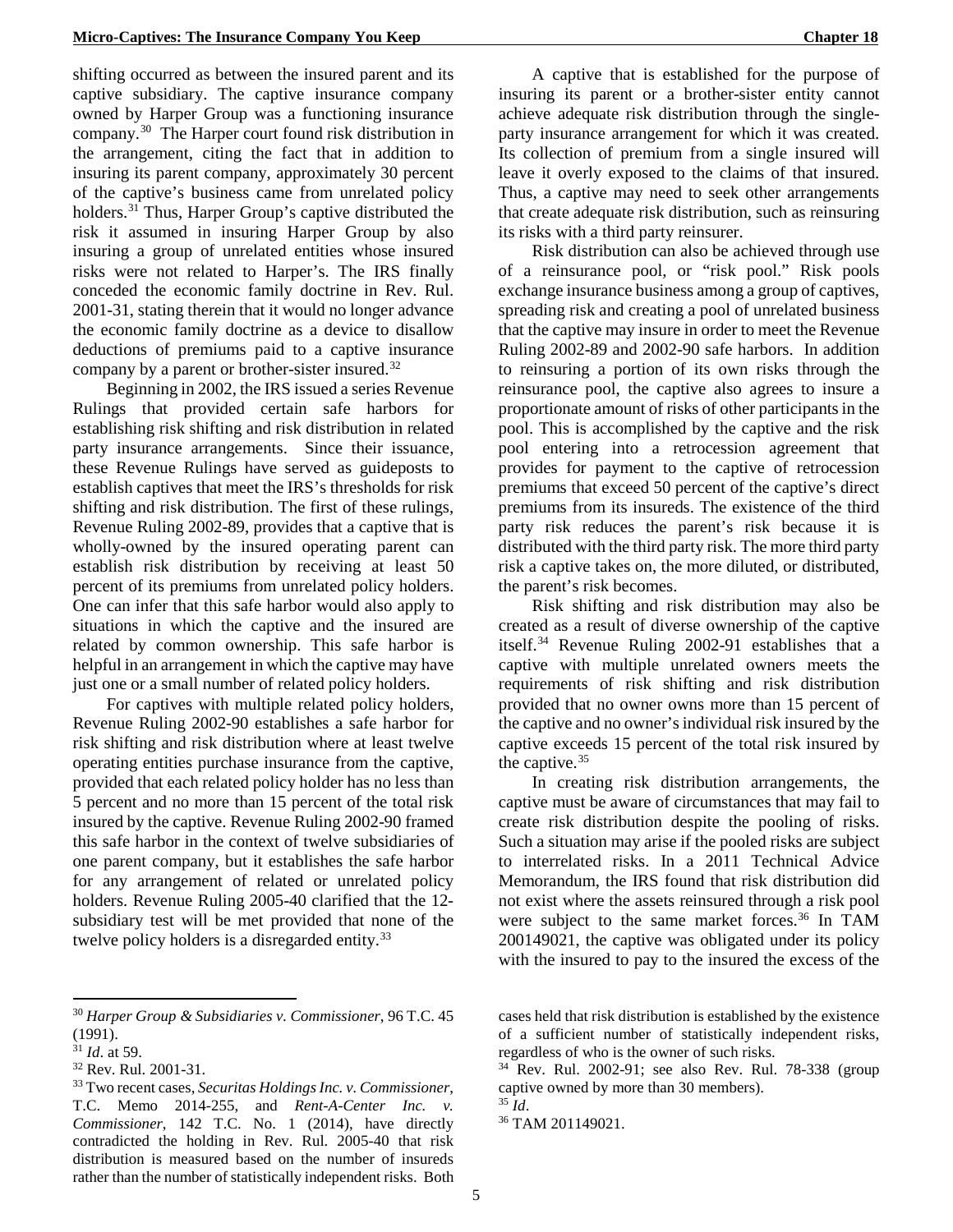predicted residual value of an insured asset over the fair market value of the asset at the end of the lease term.<sup>37</sup> The IRS found that risks under the contracts were interdependent because under certain circumstances every asset within the portfolio could suffer losses due to exposure to the same risks. Specifically, the insurance policies were designed to protect the insured against market forces that depressed the value of the protected assets. An actuarial review of the arrangement found that the same market forces could impact all assets, and based on that finding the IRS concluded that risk distribution could not exist in such an arrangement.<sup>[38](#page-9-1)</sup> Similarly, in Revenue Ruling 60-275, the IRS found that risk distribution was not present because the assets insured were subject to the same flood risk because all properties were located in the same flood basin.<sup>39</sup> Thus, there can be interdependence in the covered risks that affect the protected assets that will cause a pooling arrangement to fail to create risk distribution.

#### **C. Section 831(b) Eligibility**

A captive that has made a valid 831(b) election is taxed only on its investment income.[40](#page-9-3) A captive may make an 831(b) election if the captive's annual premiums received do not exceed \$1.2 million.<sup>[41](#page-9-4)</sup> The 831(b) election is made by attaching a statement to the captive's income tax return, and the election remains in effect until premium income exceeds \$1.2 million or the election is revoked with the consent of the IRS.<sup>[42](#page-9-5)</sup>

Premiums received by the members of a group of related captives may be aggregated in some circumstances, causing the 831(b) election of each member of the group to become invalid. The controlled group rules of Section  $831(b)(2)$  state that captives that are related by more than 50 percent common ownership $43$  will be combined for purposes of determining whether a captive has exceeded the \$1.2 million premium ceiling.<sup>[44](#page-9-7)</sup> For purposes of Section 831(b) of the Code, a controlled group includes the following:

 $\overline{a}$ 

• parent-subsidiary groups in which one or more of a group of corporations is connected through stock ownership with a common parent corporation, which occurs when at least 50 percent of the total combined voting power of all classes of stock entitled to vote, or at least 50 percent of the total value of shares of all classes of stock of each of the corporations (except the common parent corporation), is owned by one or more of the other corporations, and the common parent corporation owns stock possessing at least 80 percent of the total combined voting power or all classes of stock or 80 percent of the total value of all shares of classes of stock of at least one of the other corporations, excluding stock owned directly by such other corporations;

• brother-sister controlled groups in which 5 or fewer individuals, estates, or trusts own stock possessing more than 50 percent of the combined voting power of all classes of stock of each corporation or more than 50 percent of the total value of shares of all classes of stock of each corporation, taking into account the stock ownership of each such person only to the extent such stock ownership is identical with respect to each such corporation; and

a combined group in which three or more corporations are members of a parent-subsidiary or brother-sister group, and one of such corporations is a common parent corporation included in a parent-subsidiary group, and is included in a brother-sister group.

Captive marketers will sometimes promote captive structures that involve the creation of multiple captives. If the ownership of the captives is not carefully structured to avoid application of the controlled group rules, then the captives will not meet the Section 831(b) eligibility requirements if their combined premium

trust (or other individuals treated as substantial owners of the trust) that directly or indirectly owns the stock; (5) a 5 percent or greater owner of a corporation that directly or indirectly owns the stock; (6) the spouse of a person who directly or indirectly owns the stock, subject to certain exceptions set forth in IRC  $$1563(e)(5)$ ; (7) the parent of a minor child (under age 21) who directly or indirectly owns the stock; (8) an individual who owns more than 50 percent of the total combined voting power or value of shares of all classes of stock if stock is owned, directly or indirectly, by or for such individual's parents, grandparents, grandchildren, or children over the age of 21.

<sup>44</sup> *Id*.

<span id="page-9-0"></span><sup>37</sup> *Id*.

<span id="page-9-1"></span><sup>38</sup> *Id*.

<span id="page-9-2"></span><sup>39</sup> Rev. Rul. 60-275.

<span id="page-9-3"></span><sup>40</sup> IRC §831(b).

<span id="page-9-4"></span><sup>41</sup> *Id*.

<span id="page-9-5"></span><sup>42</sup> *Id*.

<span id="page-9-7"></span><span id="page-9-6"></span><sup>43</sup> "Ownership" of stock for purposes of identifying members of a controlled group is determined using the constructive ownership rules found in Section 1563(e) of the Code. Those rules treat the following persons as direct owners of stock: (1) a person holding an option to acquire the stock; (2) any partner having a 5 percent or greater interest in the capital or profits of a partnership that owns, directly or indirectly, the stock; (3) a beneficiary of a trust or estate who has an actuarial interest of 5 percent or more in the stock; (4) the grantor of a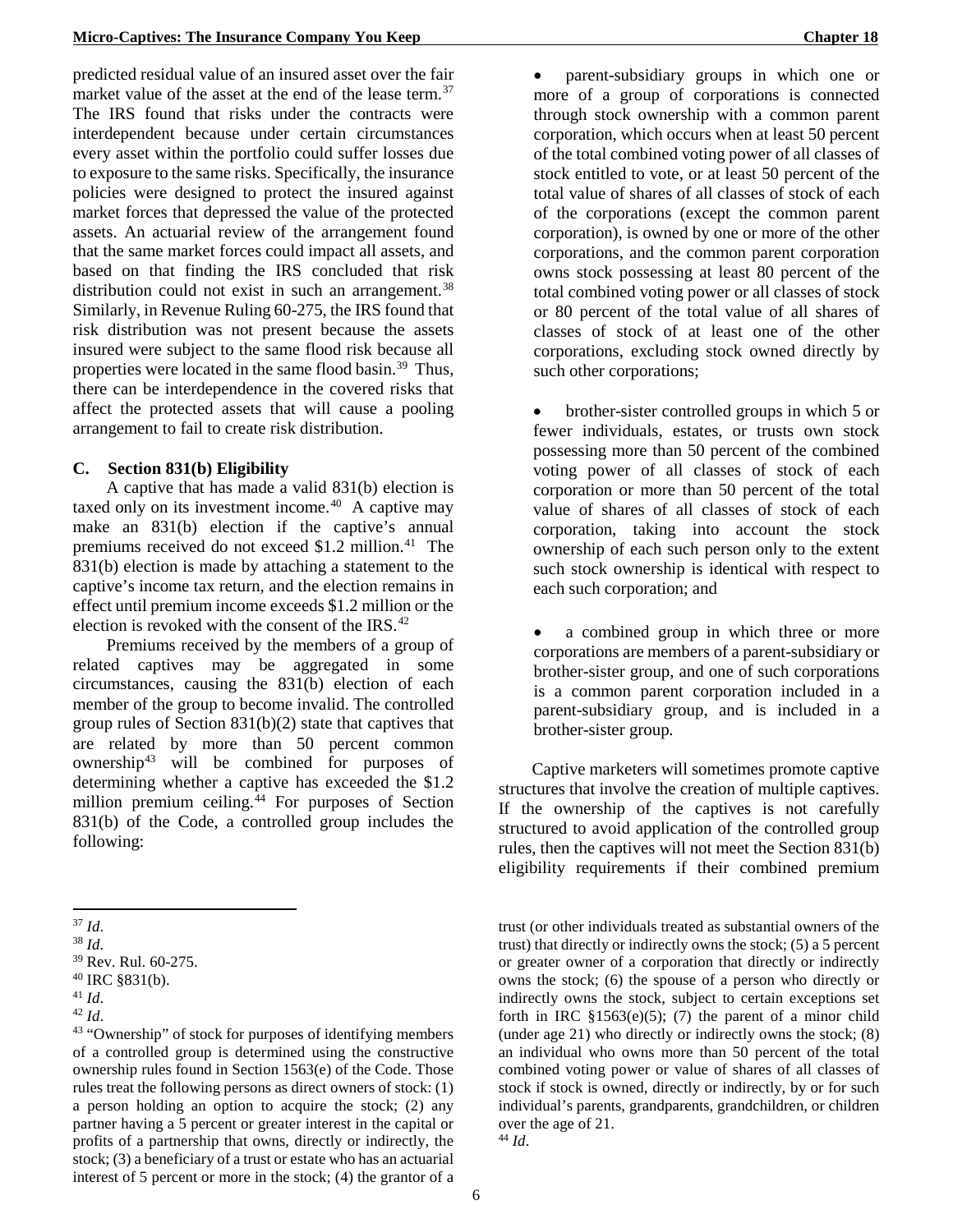income exceeds \$1.2 million. Even in cases where the combined group rules have been skillfully avoided, the IRS may attempt to collapse a multi-captive arrangement by arguing that there is no business purpose for establishing more than one captive to insure the same operating company. A group of captives that insure the same risks for the same policy holders in identical or similar proportions is particularly vulnerable to such an attack.

#### **IV. DOMICILE AND FOREIGN CAPTIVES**

Prior to the 1970's, no U.S. jurisdiction had adopted captive legislation, forcing companies that wished to establish a captive to do so in an international jurisdiction. Vermont was among the first U.S. states to adopt comprehensive captive laws. In recent years, many other U.S. states have passed their own captive legislation, including Texas in 2013.[45](#page-10-0) The lack of choice in domestic captive jurisdictions and the lack of experience of their regulators may have been an initial driver of captives to the international market, but now that over half of U.S. states have captive legislation and many states boast experienced insurance regulators, some domestic jurisdictions are comparable to many of the more established international jurisdictions in this regard.

#### **A. Distinguishing Characteristics**

While fundamentally similar, domestic and international captives differ in several significant areas such as capitalization requirements and investment regulations. Some international captive jurisdictions offer capitalization requirements that are lower than those in the U.S. When establishing a U.S. captive, one can expect minimum capitalization requirements to be between \$150,000 and \$250,000. Some of the more well-known international jurisdictions have capitalization requirements approaching or even exceeding these amounts, but others set minimum capitalization requirements as low as \$10,000. Although a lower capitalization requirement may appear attractive to the captive owner, it is important that a captive be properly capitalized so that its ability to pay claims is not jeopardized, which can lead to a finding by the IRS that risk shifting is not present. $46$  Capitalization should be determined actuarially and should not be based solely on the jurisdiction's capitalization requirements. Thus, low capitalization requirements of an international jurisdiction should not be a deciding factor in selecting the captive's domicile.

**.** 

Different jurisdictions may also vary in terms of what investment programs are permitted with respect to investment of the captive's reserves. The Code and Treasury Regulations do not place restrictions on the types of investments a captive may make, regardless of domicile. Local jurisdictional rules regarding investments may restrict investment options available to the captive, and liquidity ratios may also vary between jurisdictions. Many international jurisdictions have more relaxed investment guidelines, and some do not place any restrictions on investments at all. Regardless, a captive should still meet actuarially-determined solvency requirements, so any relaxed foreign investment standards will still have practical limitations.

Other factors that should be considered when selecting a captive domicile include: (1) whether the captive's ownership structure would make a foreign or domestic captive more advantageous; (2) whether loans from the captive are contemplated and if so, whether the iurisdiction permits such loans: (3) whether the jurisdiction permits the lines of business intended to be written by the captive; and (4) operational requirements of the jurisdiction (i.e., whether the jurisdiction requires annual meetings in the jurisdiction, availability of local captive managers and other advisors).

# **B. Taxation of Foreign Captives**

If an international structure is used, the captive should strongly consider making an election under Section 953(d) of the Code to be taxed under Subchapter L of the Code as a domestic insurance company for income tax purposes. The Section 953(d) election allows the captive to take advantage of the non-tax benefits offered by the foreign jurisdiction without having to navigate the complexity of being taxed as a foreign entity under the Code. Additionally, a foreign captive that makes a Section 953(d) election will not be subject to the federal excise tax that is otherwise imposed on premium payments made to foreign insurers[.47](#page-10-2) To qualify for the Section 953(d) election, at least 25 percent of the captive's outstanding stock must be owned by U.S. persons, the captive must be taxable as an insurance company under the Code, and it must meet certain prescribed IRS requirements for payment of its taxes.<sup>[48](#page-10-0)</sup>

A special Subpart F regime applies to U.S. shareholders of a foreign captive without a Section 953(d) election in place. This special regime is relevant to group captives in which multiple unrelated parties own the captive and was established to bring those

<span id="page-10-0"></span><sup>45</sup> TX Ins. Code. §964.001 *et seq*.

<span id="page-10-1"></span><sup>46</sup> *Malone & Hyde v. Comm'r*, 62 F.3d 835; *see also* Rev. Rul. 2002-90.

<span id="page-10-2"></span><sup>47</sup> IRC §4371 provides for a 4 percent excise tax on premiums paid by U.S. payers to a foreign insurance company.

<sup>48</sup> IRC §953(d).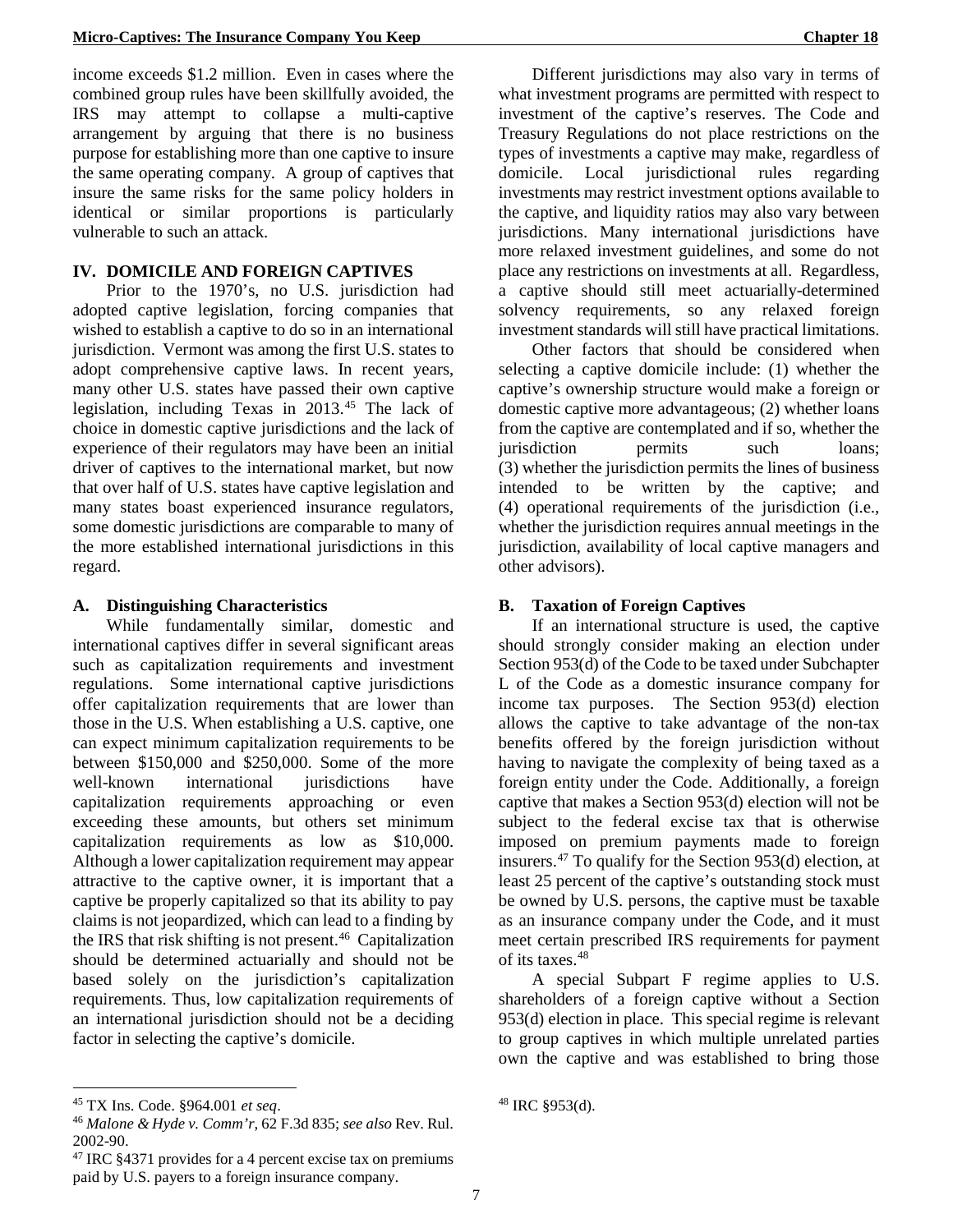attempting to avoid classification as a controlled foreign corporation back into the Subpart F regime. Typically, U.S. shareholders of a foreign corporation can avoid current taxation on the Subpart F income of that foreign corporation if ownership of the corporation is spread among a sufficient number of U.S. persons. However, reduced thresholds are applied for foreign captive insurance companies that do not have a Section 953(d) election in place that requires any U.S. shareholder of a captive to include as Subpart F income the "related party insurance income" of the captive.[49](#page-11-0) A foreign captive is a "controlled foreign corporation" for purposes of determining "related party insurance income" if U.S. shareholders own 25 percent or more of the captive's stock.<sup>[50](#page-11-1)</sup> The U.S. owners of the captive are required to include their pro rata share of "related party insurance income" as Subpart F income. The U.S. shareholder's pro rata share is determined as if related party insurance income is the captive's only income, and the U.S. shareholders are treated as owning all of the captive's outstanding stock (i.e., shares held by foreign shareholders are ignored).<sup>[51](#page-11-2)</sup> A group captive that is a controlled foreign corporation only with respect to related party insurance income will not be subject to Subpart F reporting on its other income.

A foreign captive that is a controlled foreign corporation for all purposes of Subpart F and that does not have a Section 953(d) election in place will be taxed under Subpart F on all of its income that otherwise constitutes "Subpart F" income under the Code, including its investment income.<sup>[52](#page-11-3)</sup> The Subpart F tax regime requires a U.S. shareholder to report and pay tax on its distributable share of the captive's income, even if such income was not distributed to the shareholder.<sup>[53](#page-11-0)</sup> If the foreign captive does not meet the definition of "insurance company" under the Code due to excessive non-insurance income, it would be required to report all of its Subpart F income, and its shareholders will be subject to tax on such income regardless of whether it is distributed.

A foreign corporation that has U.S. persons as shareholders but which does not qualify as a controlled foreign corporation may be a passive foreign investment company ("PFIC"), which is subject to a separate tax regime apart from the Subpart F regime.<sup>[54](#page-11-1)</sup> A PFIC is a corporation in which (1) 75 percent or more of the corporation's gross income is passive income, or (2) at

 $\overline{a}$ 

least 50 percent of the corporation's assets, on average, produce passive income or are held for the production of passive income.[55](#page-11-4) A U.S. shareholder of a PFIC is subject to an interest charge on excess distributions of the PFIC, absent certain elections that may cause current inclusion of income of the PFIC or the marked-to-market value of its stock held by the U.S. shareholder.<sup>[56](#page-11-5)</sup> A foreign corporation that is primarily engaged in the business of insurance and that would be taxable as an insurance company under the Code if it was a domestic corporation is exempt from PFIC classification. [57](#page-11-6) However, if such a company was not predominantly engaged in the business of insurance, the PFIC exemption may not be applicable, and the U.S. shareholders of such company would be subject to PFIC taxation. In Notice 2003-34, the IRS declared that a foreign insurance company that is not primarily engaged in the business of insurance will not be taxed under the favorable insurance company tax regime, but instead will be taxed as a PFIC. [58](#page-11-2) The IRS will analyze the foreign captive's total activities and income when making this determination.<sup>[59](#page-11-3)</sup>

# **V. CAPTIVE MECHANICS**

Most captive insurance arrangements are structured to meet one of the several safe harbor rulings issued by the IRS in 2002. If a captive structure is relying on a risk pool to create risk distribution, the operating business may pay premiums directly to the captive or the risk pool, or may split premiums between the captive and the risk pool. These arrangements are discussed in greater detail below. The mechanics of how a captive shares risk with the risk pool vary as well, but generally operate in one of three ways.

1. Layered Risk Pooling. In a layered risk pooling arrangement, the captive will retain a certain percentage of the policy limit, while the pool assumes the remainder of the policy limit. For example, the captive might be obligated to pay the first 20% of the policy limit on a claim submitted to the risk pool, and the risk pool will pay amounts above that up to the policy limit.

<span id="page-11-0"></span><sup>49</sup> IRC§953(c).

<span id="page-11-4"></span><span id="page-11-1"></span><sup>50</sup> *Id*. For purposes of §953(c), a "U.S. shareholder" is any U.S. person (as defined in §957(c) of the Code) who owns any shares in the foreign corporation. For purposes other than determining related party insurance income, a U.S. shareholder is any U.S. person who owns 10 percent or more of the foreign corporation's outstanding shares.

<span id="page-11-6"></span><span id="page-11-5"></span><span id="page-11-2"></span> $51$  IRC §953(c)(5).

<span id="page-11-3"></span><sup>52</sup> IRC §952.

<sup>53</sup> IRC §951(a).

<sup>54</sup> Under IRC §951(c), if a PFIC is also a controlled foreign corporation, the Subpart F regime will trump the PFIC regime.

<sup>&</sup>lt;sup>55</sup> IRC §1297(a).<br><sup>56</sup> IRC §1293-1296.

 $57$  IRC §1297(b)(2)(B).

<sup>58</sup> IRS Notice 2003-34.

<sup>59</sup> IRS Notice 2004-34.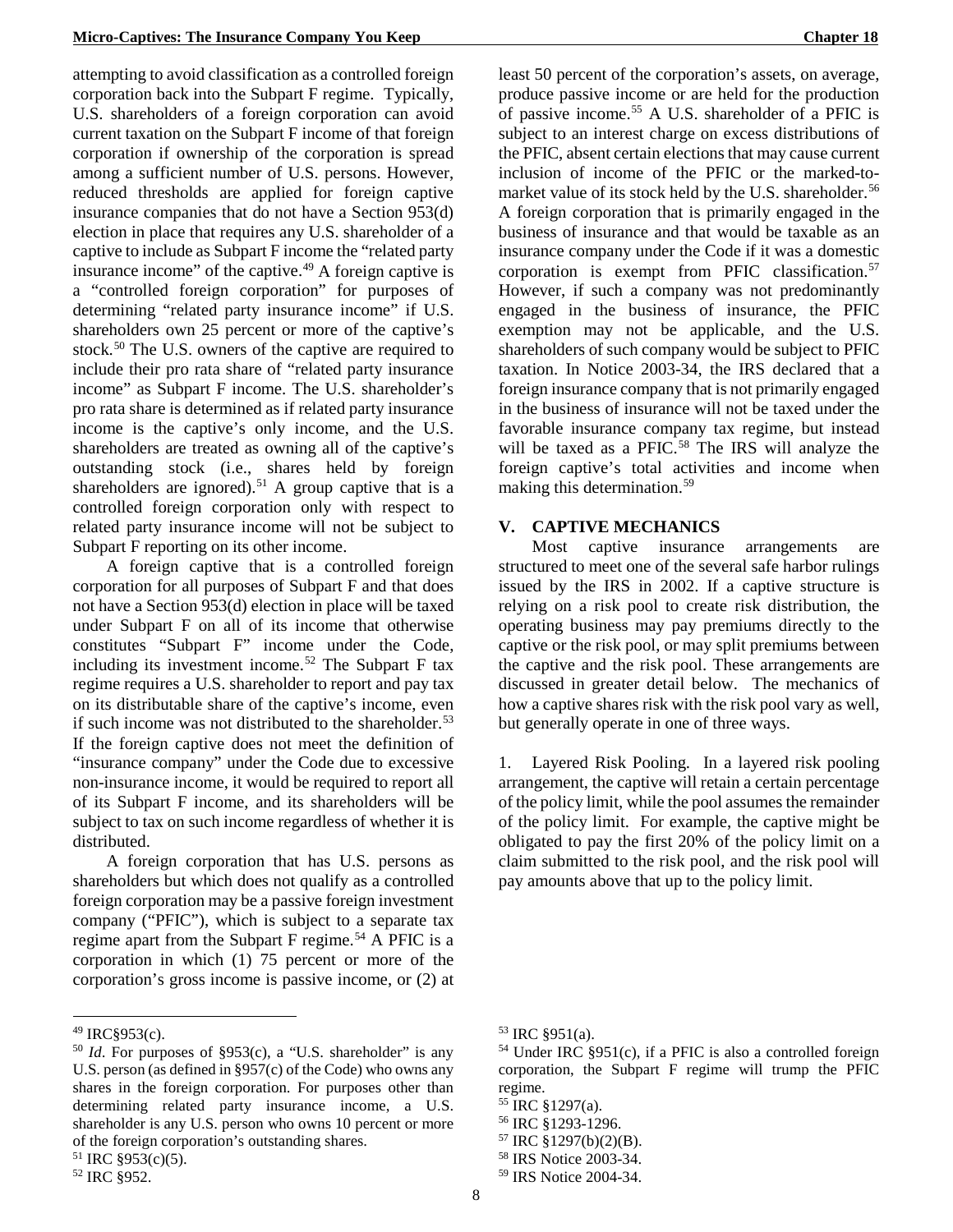| <b>Policy Limits</b>                |  |  |
|-------------------------------------|--|--|
| 80% above retained                  |  |  |
| layer borne by pool                 |  |  |
| (% pooled varies)                   |  |  |
| 1 <sup>st</sup> 20% of policy limit |  |  |
| retained by captive                 |  |  |
| Deductible (insured)                |  |  |

2. First Dollar Quota Share. In a first dollar quota share arrangement, the captive and the risk pool agree to split the obligation to pay the claim proportionately. For example, if the arrangement provided that the captive would retain 49% of the claim and the risk pool 51%, then for every dollar of loss payable to the insured, the captive would retain 49% and the risk pool would pay 51% to the captive.

| Policy Limits        |                |  |  |
|----------------------|----------------|--|--|
| 49% of first         | 51% of first   |  |  |
| dollar quota         | dollar quota   |  |  |
| share retained       | share borne by |  |  |
| by captive           | pool           |  |  |
| (% varies)           | (% varies)     |  |  |
| Deductible (insured) |                |  |  |

3. Hybrid. A hybrid arrangement combines layered risk pooling with first dollar quota sharing. For example, the first 80 percent of the policy limit is paid under a quota share arrangement between the captive and the risk pool, whereby the captive retains 15 percent of each dollar of policy limit within the 80 percent bracket, and the risk pool pays the remaining 85 percent. The captive then retains the remaining 20 percent of the policy limit.

| <b>Policy Limits</b>             |              |  |  |  |
|----------------------------------|--------------|--|--|--|
| top 20% of policy limit retained |              |  |  |  |
| by captive                       |              |  |  |  |
| 15 % quota                       | 85% of quota |  |  |  |
| share retained by                | share borne  |  |  |  |
| captive                          | by pool      |  |  |  |
| Deductible (insured)             |              |  |  |  |

If the operating business pays premium directly to the captive, then the captive must receive more than 50 percent of its premium from unrelated third parties in order to meet the risk distribution safe harbor of Revenue Ruling 2002-89. To accomplish this, the captive enters into a retrocession agreement with the risk pool by which it reinsures an amount of the pool's risk proportionate to reinsurance premiums that are paid by the captive to the pool. The reinsurance purchased from the pool by the captive helps to offset the risk the captive is assuming by entering into the retrocession agreement. This arrangement is depicted in Example 1 below.

*Example 1: Premium paid directly to captive* 



*Example 2: Premium paid directly to Risk Pool*



# **VI. APPROPRIATE CANDIDATES FOR CAPTIVE INSURANCE**

Captive insurance presents an attractive risk management solution for many businesses, but the structure is not suitable for every business. The factors that determine whether a captive makes sense for an operating business track closely with establishing a business purpose for the creation of the captive. Perhaps the most important factor is the presence of risks that are difficult or expensive to insure in the commercial insurance market. These may include insurance covering administrative actions, cyber risk, business interruption, construction defect, credit default, deductible insurance, difference in conditions, earthquake, hurricane, employment practices, exclusions, legal defense reimbursements, loss of key customer, pollution, product recall, and certain types of warranty claims. The captive must have risks for which coverage through a captive provides a benefit to the business over obtaining commercial coverage.

The amount of risk should be sufficient to support at least \$300,000 to \$500,000 of annual premium. Initial organization of the captive may cost from \$60,000 to \$100,000, and annual costs, including captive management, actuarial, audit, legal, and tax fees, can range from \$50,000 to \$60,000 annually. If the business does not have insurable risks resulting in at least the minimum range of premiums suggested above, then it is not cost-effective for the business to establish the captive.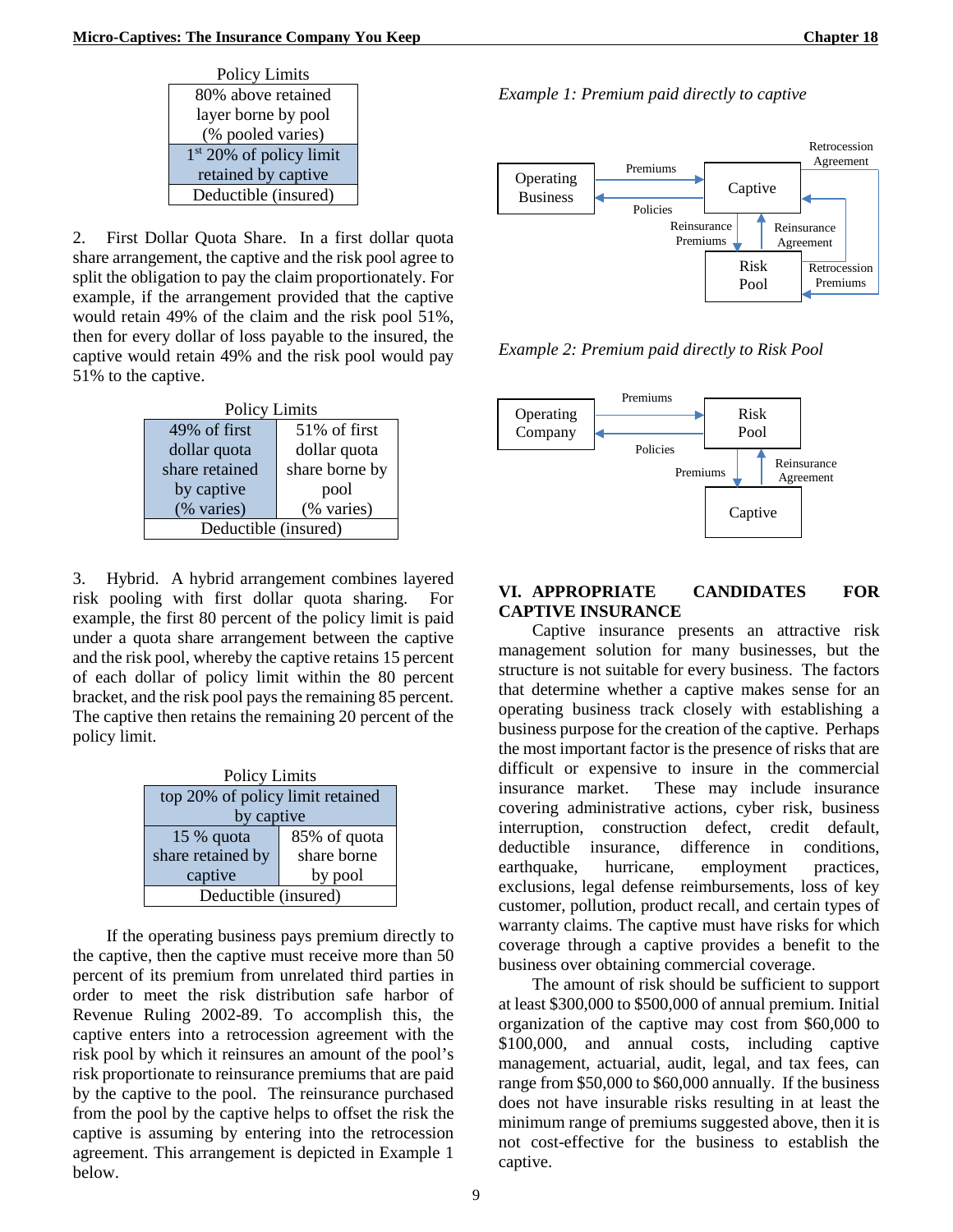If the business does have sufficient risk to justify at least the minimum threshold in premium, it still must have sufficient net profits to support payment of such premium. For example, a business that had \$800,000 in profits prior to payment of its captive premium would not support a premium of \$500,000. The premium costs must make sense from a business perspective. It is unlikely that a business owner would pay over 50 percent of his profits to a third party insurer.

# **VII. MITIGATING OR AVOIDING IRS CHALLENGES**

In a notice dated February 3, 2015, the IRS officially placed micro-captive insurance companies on its "Dirty Dozen" list of abusive tax schemes. The IRS stated that, "[i]n the abusive structure, unscrupulous promoters persuade closely held entities to participate in this scheme by assisting entities to create captive insurance companies onshore or offshore, drafting organizational documents and preparing initial filings to state insurance authorities and the IRS. The promoters assist with creating and 'selling' to the entities oftentimes poorly drafted 'insurance' binders and policies to cover ordinary business risks or esoteric, implausible risks for exorbitant 'premiums,' while maintaining their economical commercial coverage with traditional insurers."[60](#page-13-0) The IRS has an arsenal of tools at its disposal with which to attack abusive or improperly structured captives. The arguments it has frequently relied on—and found success with—are discussed below.

#### **A. Lack of Business Purpose**

Unpacking the statement in the February 2015 IRS notice, it is clear that the IRS is primarily focused on captive arrangements that lack a fundamental business purpose. The fact that a captive structure affords tax benefits to its owner does not negate the legitimacy of the planning.<sup>[61](#page-13-1)</sup> However, a captive that is structured for the sole purpose of avoiding taxes and that otherwise lacks true economic substance is at risk for challenge by the IRS. Anecdotally, the IRS has been very focused on the pre-organization "paper trail" and has made production requests of captive owners that make clear it is searching for evidence of tax-motivated purposes for establishment of captives. In search of support for its position that the captive was established primarily for the purpose of tax avoidance, the IRS will request that the taxpayer provide documentation indicating why the captive was created. Captives that are marketed to the taxpayer by the captive manager as tax avoidance schemes rather than legitimate business arrangements

may not fare well under audit, as tax planning alone is not considered a legitimate business purpose.

To counter the IRS's presumption of a taxmotivated purpose, the legitimate business purposes for organizing a captive should be thoroughly documented throughout the planning and organizational process. For example, a captive may determine that there is significant benefit to accessing reinsurance markets, since reinsurers can usually provide cheaper coverage than direct insurers. A captive may also provide a way for the operating business to obtain coverage that is difficult to find or prohibitively expensive to obtain on the commercial markets. Additionally, policies written by a captive may be more economically priced than commercial policies because the premiums do not contain mark-ups for typical commercial insurer expenses such as marketing and agent commission. A captive can also provide an effective mechanism for cash flow management, permitting the insured to spread premium payments over the course of the coverage year rather than requiring a single upfront premium. Finally, a captive is one prong of an overall risk management program that includes commercial insurance and risk mitigation practices by the insured. By linking the insured's risk management successes to the increased profitability of the captive (by avoiding excessive claims), use of a captive aligns the interests of the insured and the captive. All of the above are compelling business purposes for establishing a captive. If a captive will not provide at least some of these benefits to the insured, then the insured should give serious consideration as to whether it makes business sense to establish the captive, and perhaps should not proceed.

# **B. Capitalization and Excess Accumulated Earnings**

A captive should be properly capitalized to enable it to support claims made by the insured and should not rely solely on premium reserves to pay claims (i.e., its initial capital should be substantial—at least \$150,000 or higher if required by the jurisdiction in which the captive was formed). While some jurisdictional minimum capitalization requirements may be sufficient, the captive should determine its capitalization requirements through an actuarial study and should document that it has followed the recommendations of the study. In some cases, even formally documented transactions may be attacked if the transaction results in under-capitalization of the captive. This may be the case in a shareholder loan-back arrangement in which a policy owner pays premium to the captive, and the captive then issues a loan to the policy owner for some amount of the premium just paid. Although this has not

 $\overline{a}$ 

<span id="page-13-0"></span><sup>60</sup> IRS Notice, February 3, 2015.

<span id="page-13-1"></span><sup>&</sup>lt;sup>61</sup> See, *Estate of Stranahan v. C.I.R.*, 472 F.2d 867 (6<sup>th</sup> Cir. 1973).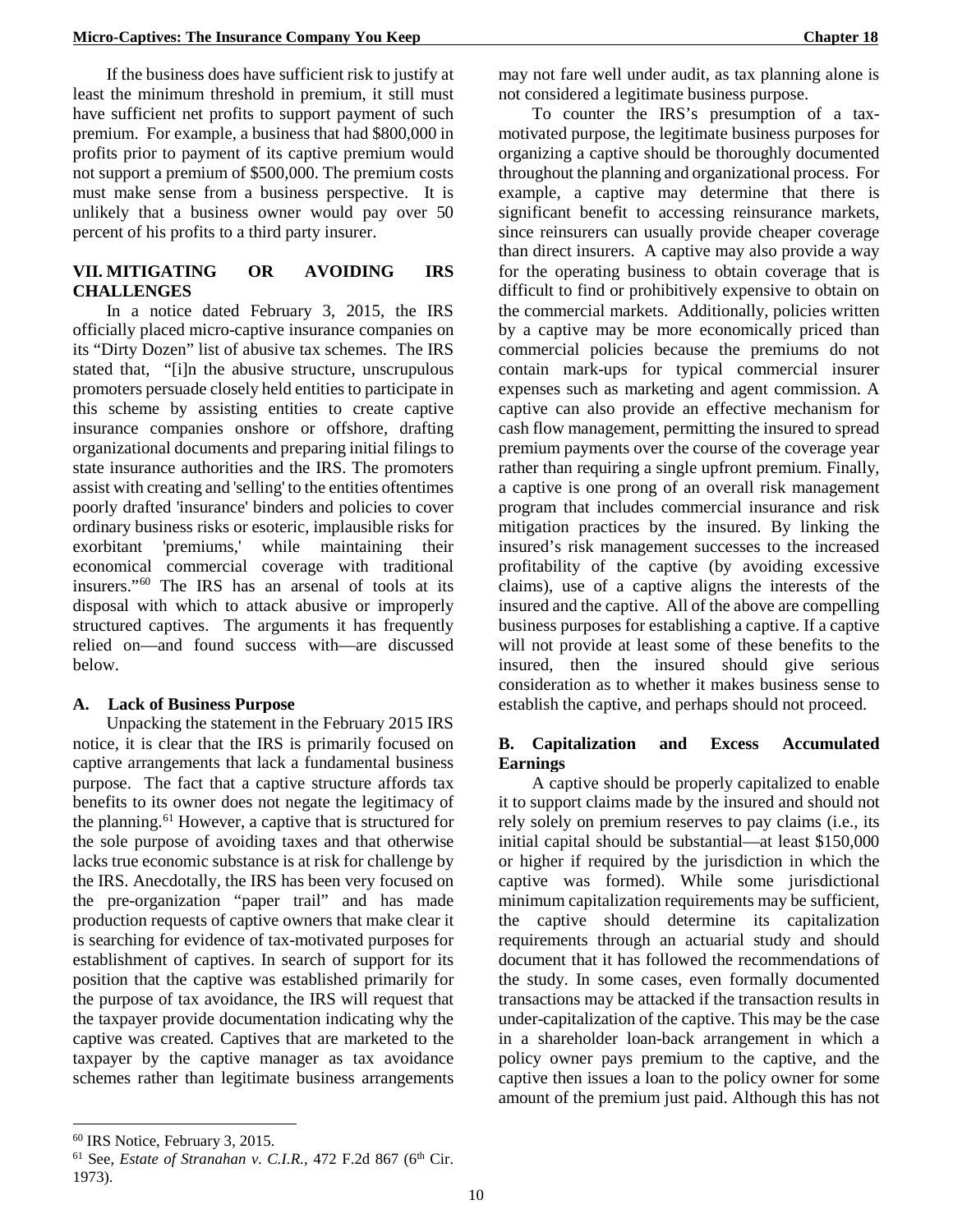been specifically challenged in the captive arena, factually-similar cases have been determined to be fraudulent on the basis that the lending entity is a sham or alter ego of the shareholder. With respect to captives, the IRS has noted that such arrangements may indicate self-dealing, and could undermine the taxpayer's argument that the insurer was an independent entity and that premiums were negotiated at arm's-length. $62$ Therefore, dividends and loans should only be issued if the captive has sufficient reserves to support payment of future claims.

At the other end of the spectrum from undercapitalization is the possibility that the captive may have improperly retained excess earnings in order to avoid issuing dividends that would result in additional tax to the shareholders of the captive. To deter corporations from retaining after-tax earnings and profits, Section 531 of the Code establishes a 20 percent tax on a corporation's accumulated taxable income for each year in which such income remains undistributed.<sup>[63](#page-14-1)</sup> The accumulated earnings tax will apply to excess retained earnings regardless of their form. Thus, liquid accumulated earnings that are converted into illiquid assets will remain subject to the tax if the assets into which they are converted are not considered to be reasonably necessary for the furtherance of the captive's operations or future plans.[64](#page-14-2)

The accumulated earnings tax applies to a corporation only to the extent that it retains earnings in excess of the corporation's reasonable business needs.<sup>[65](#page-14-3)</sup> The burden is on the taxpayer to demonstrate that the accumulation of earnings was not in an amount in excess of the corporation's reasonable business needs.<sup>[66](#page-14-4)</sup> Reasonable business needs include both current and future business needs. Current needs include working capital and other liquid assets required for the current business cycle of the business. $67$  Future needs of the business must be demonstrated by a specific, definite, and feasible plan for use of the accumulated amounts.<sup>[68](#page-14-6)</sup> Consideration as to these needs is determined at the close of the taxable year each year.<sup>[69](#page-14-7)</sup> The accumulated amount does not need to be used immediately or in the same taxable year, provided that it will be used within a reasonable time.[70](#page-14-8) Where the future needs of the business are uncertain or vague, where the plans for the future use of an accumulation are not specific, definite, and feasible, or where the execution of such a plan is

<span id="page-14-4"></span><sup>66</sup> *Id*.

 $\overline{a}$ 

<span id="page-14-8"></span><sup>70</sup> *Id*.

postponed indefinitely, an accumulation cannot be justified on the grounds of reasonably anticipated needs of the business.[71](#page-14-0)

In the context of a captive insurance company, the captive has a definite need to maintain adequate reserves for the payment of claims, and these reserves may be held in investments as well as cash, provided the investment portfolio of the captive meets the requirements of the jurisdiction in which the captive was formed. The captive should obtain an actuarial calculation of the amount necessary in order to demonstrate that these amounts should not be subject to the accumulated earnings tax.<sup>[72](#page-14-1)</sup> Additionally, the annual costs of the captive to maintain its operations may be excluded from excess retained earnings. These costs may be in the form of expenses paid for employees, facilities, business insurance, and other costs reasonably expected to be incurred in the operation of the captive, or if the captive outsources most of its management, the costs may consist of captive management fees, audit, actuary, legal, and tax advisor fees.

Future capital needs that are otherwise common for other corporations, such as for facilities, workforce, or business expansion, may not be applicable to a captive that outsources most of its operations. Similarly, shareholder redemption and debt repayment planning will not contribute to acceptable future capital needs where there is only one shareholder or debt is issued to the shareholder or a related party, but reserve requirements may apply if the captive intends to redeem a minority shareholder or retire third party debt of the captive.[73](#page-14-5)

Finally, capital for diversification by stock and asset purchases is another generally acceptable category of future capital needs of a captive. [74](#page-14-6) However, as mentioned previously, in order to qualify as an insurance company, a captive must be predominantly engaged in the business of insurance.<sup>[75](#page-14-7)</sup> Therefore, while it may engage in an investment program in order to increase reserves through investment gains, it must be careful that its investment and asset acquisition activities do not outweigh its insurance activities or it will not qualify as an insurance company and the premium deduction will be unavailable to the taxpayer and premium payments could be taxable income to the captive.

<span id="page-14-0"></span><sup>62</sup> FSA 199945009 (Nov. 12, 1999).

<span id="page-14-1"></span><sup>63</sup> IRC §531.

<span id="page-14-2"></span> $64$  Treas. Reg. §1.537-2(c)(4).

<span id="page-14-3"></span><sup>65</sup> IRC §533(a).

<span id="page-14-5"></span><sup>67</sup> Treas. Reg. §1.537-2(b).

<span id="page-14-6"></span><sup>68</sup> Treas. Reg. s1.537-1(b).

<span id="page-14-7"></span><sup>69</sup> *Id*.

<sup>71</sup> *Id*.

<sup>72</sup> Beckett Cantley, *The Forgotten Taxation Landmine: Application of the Accumulated Earnings Tax to IRC §831(b) Captive Insurance Companies*, Richmond Journal of Global Law & Business, Vol. 11:2, April 2012. <sup>73</sup> *Id*. at 181.

<sup>74</sup> *Id*. at 180.

<sup>75</sup> Treas. Reg. §1.803-1.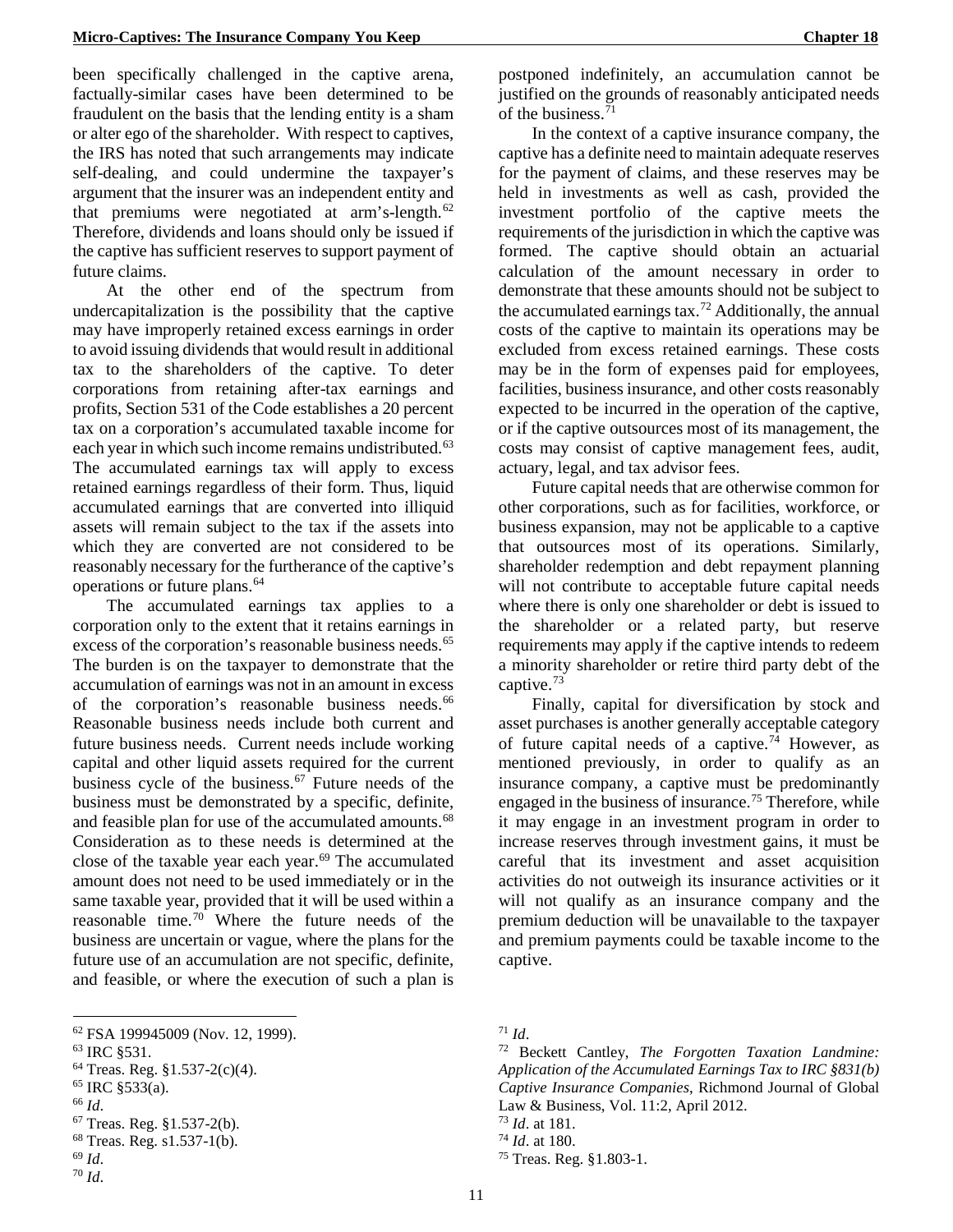In conclusion, the accumulated earnings tax is intended to prevent a corporation from deferring shareholder-level tax indefinitely. Therefore, a captive insurance company should take reasonable steps to document its capital needs in order to rebut the presumption that earnings were retained in excess of the captive's present and future capital needs.

## **C. Management and Operational Formalities**

Implementation and ongoing management of the captive are also areas in which the IRS may challenge a captive structure. A captive that does not adhere to corporate formalities and is not treated by its shareholders as a separate legal entity may be considered a sham and collapsed by the IRS. The captive should be managed as a stand-alone corporation, respecting all corporate formalities. Some captive owners find that this is best achieved by using a captive management company to professionally administer the captive on an ongoing basis in addition to assisting with the initial formation and setup. The captive manager should oversee compliance with all regulatory and administrative requirements, such as obtaining the captive's insurance license, maintenance of accounting and record keeping, regulatory filing and reporting, production of financial statements at reasonable intervals, annual review of premium pricing and claims activity. The captive manager should coordinate with tax, legal, and accounting advisors and regulatory bodies on behalf of the captive.

The captive should also have claims procedures in place, and policies should be relevant to the claims priced in the actuarial report produced for the insured. A captive that writes policies for risks that were not covered in the actuarial report may not be able to justify the premiums charged for such policies upon examination by the IRS, which could result in a denial of the deduction of the premiums for such risks.

# **D. Excessive Premiums and Inappropriate Risks**

The IRS may also challenge the premium amount established for the risks written by the captive, as well as the types of risks themselves. The operating business should obtain a feasibility study to determine whether it has potential risks that could be insured by a captive. If the feasibility study indicates that the business should continue pursuing the captive, then a detailed actuarial study should be obtained to accurately identify and price the business's risks and provide thorough documentation of the pricing that is established. The actuarial study should be performed by a reliable and experienced actuary. An actuarial study pricing premium at exactly or just below \$1.2 million year after

 $\overline{a}$ 

year will be suspect. Additionally, premiums that fluctuate proportionately with the insured's taxable income each year may be seen as fabricated to meet a tax avoidance goal rather than to accurately price risk. Insurance premiums charged by a captive and the insurance provided thereby must be determined using a reliable actuarial method estimating the risk of loss.[76](#page-15-0)

From the insured's perspective, inappropriately priced risk could lead to a loss of the premium deduction available under Section 162 of the Code.<sup>[77](#page-15-1)</sup> A premium payment will be deductible by the insured if it is an ordinary and necessary business expense of the insured, meaning that it must have a business purpose, provide a necessary benefit, and be a reasonable expense of the insured's business. [78](#page-15-2) If a taxpayer pays too much premium for the amount of insurance it receives, the IRS may disallow the deduction because the expense is not reasonable.[79](#page-15-0) The IRS may also find that the insured is retaining too much of the risk relative to the coverage (via excessive premiums), and could determine on that basis that risk shifting did not occur.

In addition to the loss of the deduction by the insured, excessive premium payments may be taxable income to the captive since they may not be excluded as underwriting profits under Section 831(b) of the Code. The IRS could argue that the payment of excess premium was a disguised gift if the captive is owned by the business owner's heirs or trusts for their benefit.

The IRS has also been critical of the types of risks insured and their appropriateness to the insured's business. Some aggressive promoters have encouraged manufacturing risks in order to reach a higher premium amount. Unless these risks are legitimately established by a reliable actuarial report, the deduction taken for the premiums relating to such risks may be disallowed. Such risks may include those that are too remote to the taxpayer's business type or geographic location.

Challenges to premium levels and insured risks can be avoided or reduced by the use of a feasibility study to analyze the insured's overall risk profile and existing coverage and pricing of that coverage. In addition, the captive should retain a qualified and reliable actuary to perform an annual actuarial study, and who should review changes in the insured's risk profile and claims history, and use that information to adjust annual premiums and coverage appropriately. Relatedly, the use of multiple captives with common ownership whose collective premium income exceeds \$1.2 million should be very carefully scrutinized, as this may indicate that

<span id="page-15-0"></span><sup>76</sup> *Gulf Oil Corp. v. Comm'r*, 89 T.C. 1010 (1987).

<span id="page-15-2"></span><span id="page-15-1"></span><sup>77</sup> Treas. Reg. §1.162-1(a). 78 *Id*.

<sup>79</sup> Non Docketed Service Advice Review, 2002 I.R.S. N.S.A.R. 20160 (April 17, 2002).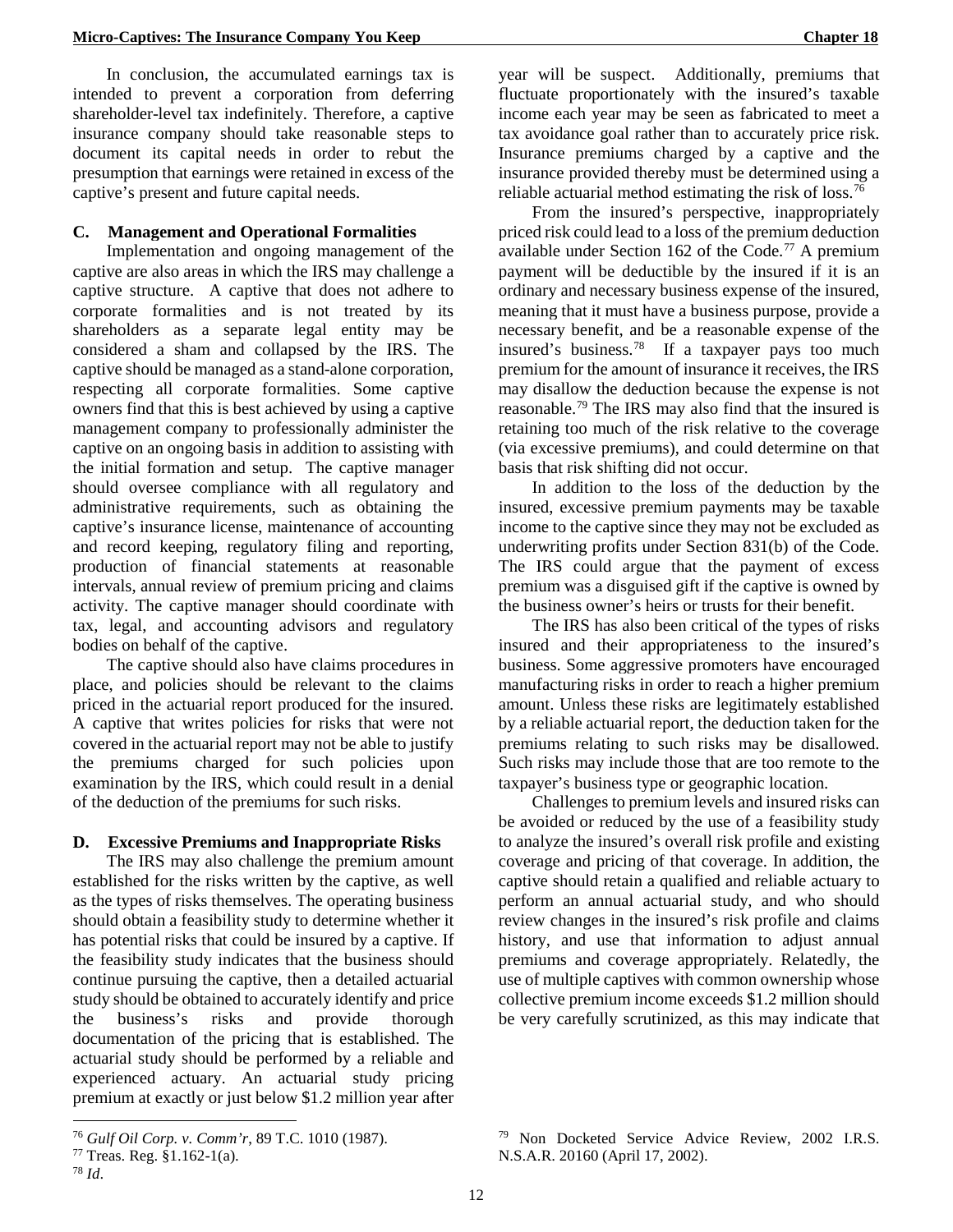premium should be established in excess of \$1.2 million.<sup>[80](#page-16-0)</sup>

#### **E. Claims History**

A captive that has not submitted claims may be subject to IRS scrutiny. If the insured business does not suffer any insured losses, then the IRS may argue that premiums are excessively priced, or worse, that there is no risk to insure. The same issue may arise with risk pools if the pool has a low claims history. Without claims to justify the premiums paid to the risk pool, the IRS may successfully argue that the premiums are excessive relative to the risk insured and could disallow all or a portion of the premium deduction. If the premium paid to the pool is reduced, the captive may not meet the requirement that premiums from third parties more than 50 percent of the total premium income received by the captive, which would undermine the risk distribution that the pool was created to produce. Low loss ratios (those below 5 percent) increase the probability of a successful claim by the IRS that premiums are too high for the risk insured. For this reason, extreme caution should be exercised with new risk pools and established risk pools with low loss ratios.

#### **F. Investments**

**.** 

Captives are generally not restricted as to how premium reserves are invested, provided that their investment programs meet the requirements of the jurisdiction in which the captive is licensed. As mentioned above, it is important that the captive remains primarily involved in the business of insurance.<sup>[81](#page-16-1)</sup> If investment income begins to exceed underwriting income, the captive will not be considered to be an insurance company, resulting in negative tax consequences for the insured and the captive.<sup>[82](#page-16-0)</sup>

Life insurance is frequently promoted by as a taxadvantaged investment for captives, but captives should proceed with extreme caution when considering such an investment. Although captive investment in life insurance is not specifically prohibited in most jurisdictions, the arrangement could be collapsed by the IRS by the argument that the premium paid by the captive to the life insurer was really a direct payment of premium by the captive's insured to the life insurer, particularly if the individual insured under the life policy is the owner of the business that is insured by the captive or a relative of the owner. $83$  Captives are advised to avoid such arrangements, but if they are

<span id="page-16-3"></span><span id="page-16-2"></span><span id="page-16-1"></span><span id="page-16-0"></span><sup>80</sup> It is possible that multiple captives could be justified if the owner used such an arrangement to segregate the types of risks insured across the related captives. A multi-captive arrangement with identical coverage written across all members of the group would not be recommended, as there is no separate business reason for such an arrangement. <sup>81</sup> IRC §831(c); IRC §816(a).

pursued, the captive should be very cautious about how the transaction is documented. For example, the investment strategy of the captive should not be discussed until the business purpose for establishing the captive has been well documented. Some have recommended that life insurance make up no more than 49 percent of the captive's investment portfolio.<sup>[84](#page-16-3)</sup> Generally, a conservative captive would avoid investing in life insurance.

#### **G. Consequences of a Successful IRS Challenge**

As mentioned above, the consequences of a taxpayer loss to the IRS's challenge of the captive arrangement can include denial of the premium deduction claimed by the insured businesses, income recognition by the purported captive of amounts that do not constitute underwriting profits, and possible gift tax consequences if the purported captive is owned outside of the estate of the insured business's owner. The resulting restatements of taxable income will likely come with a 20 percent accuracy-related penalty, which could increase to 40 percent if the IRS imposes economic substance penalties.<sup>[85](#page-16-1)</sup>

Additionally, a successful IRS challenge of one or more noncompliant members of a risk pool—or the risk pool itself—could jeopardize the risk distribution generated by the pool arrangement. If a member of the risk pool is no longer participating in the overall reinsurance or retrocession arrangement, then the thirdparty premiums received by the taxpayer's captive may dip below fifty percent of overall premiums it receives, thus falling outside of the safe harbor created under Revenue Ruling 2002-89. This pool-related risk is of particular concern because the IRS has recently initiated "inquiries" of captive pool managers thought to be promoters of aggressive structures.

#### **VIII. CONCLUSION**

Micro-captives provide an excellent opportunity for businesses to manage their risk profiles in a costeffective manner while also providing meaningful income tax and estate planning benefits to the captive owners and their heirs. When established correctly, a captive can reduce risk management costs and provide cash-flow improvement and other benefits to the operation of the enterprise. The increased IRS scrutiny that has been visited on captives recently is the result of aggressive promoters using the 2002 safe harbor rulings to sell captive structures to those who may not be

<sup>82</sup> *Id*.

<sup>83</sup> IRC §264 states that life insurance premiums are not deductible, directly or indirectly.

<sup>84</sup> *Illustrating, Integrating, Implementing, and Funding Captive Insurance Companies*, presentation by Jay Adkisson to Association for Advanced Life Underwriting.

 $85$  IRC  $§6662(i)$ .